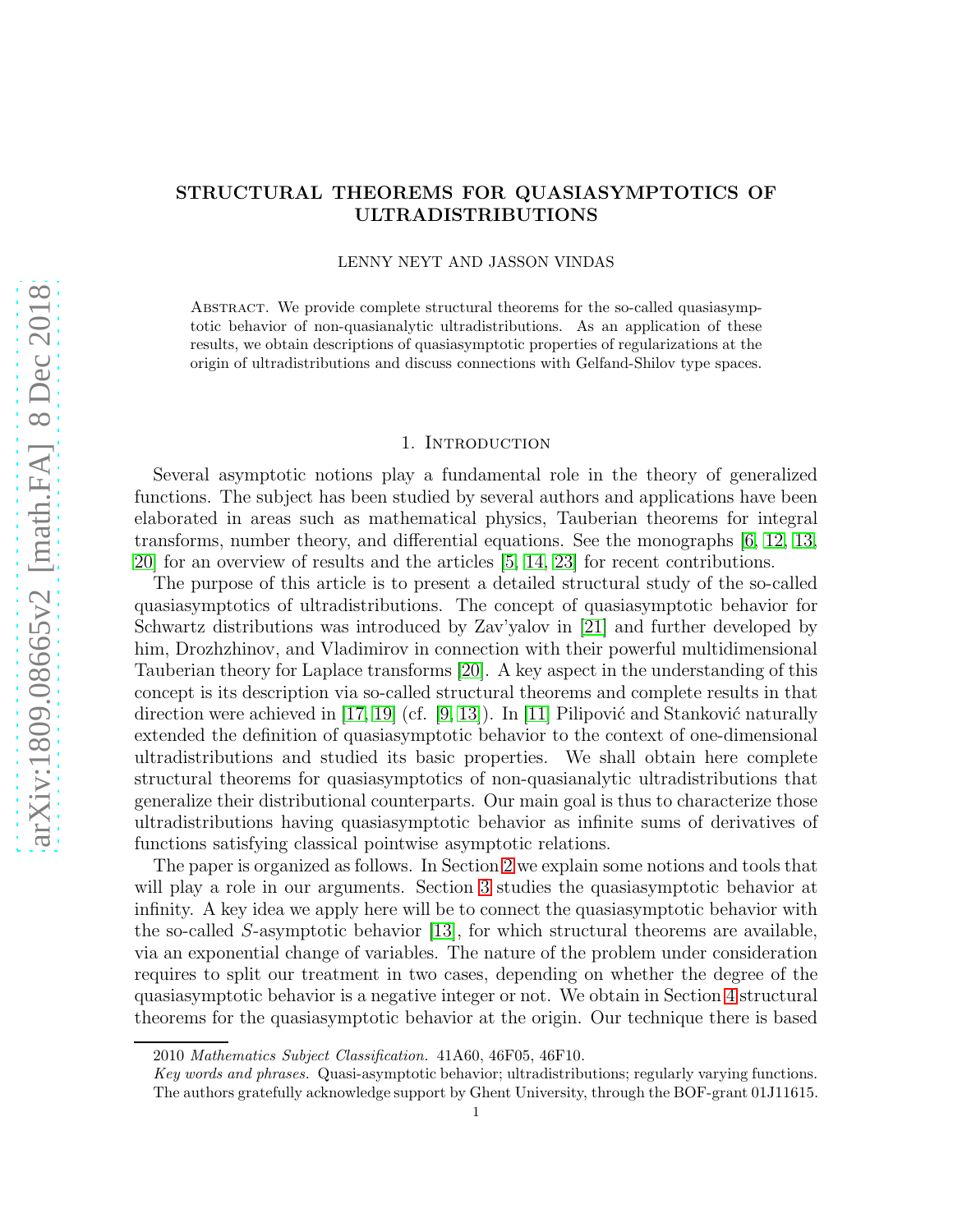### 2 L. NEYT AND J. VINDAS

on a reduction to the results from Section [3](#page-2-0) by means of a change of variables and then regularization. Our method also yields asymptotic properties of regularizations at the origin of ultradistributions having prescribed asymptotic properties, generalizing results for distributions from [\[18\]](#page-16-9). It is also worth mentioning that our approach here differs from the one employed in the literature to deal with Schwartz distributions, and in fact can be used to produce new proofs for the classical structural theorems for the quasiasymptotic behavior of distributions. We conclude the article by studying extensions of quasiasymptotics to new ultradistributions spaces of Gelfand-Shilov type that we shall introduce in Section [5.](#page-13-0)

## 2. Preliminaries

<span id="page-1-0"></span>Throughout this article we fix a weight sequence of positive numbers  $\{M_p\}_{p\in\mathbb{N}}$  and assume it satisfies  $(M.1)$ ,  $(M.2)$ , and  $(M.3)$ ; the meaning of all these conditions is very well explained in [\[10\]](#page-16-10). Let  $\Omega \subseteq \mathbb{R}$ . As customary [10],  $\mathcal{E}^*(\Omega)$  and  $\mathcal{D}^*(\Omega)$  stand, respectively, for the spaces of all ultradifferentiable functions and compactly supported ultradifferentiable functions of class  $*$  on  $\Omega$ , where we employ  $*$  as the common notation for  $(M_p)$  and  $\{M_p\}$ . For statements needing a separate treatment we will always talk first about the Beurling case, followed by the corresponding assertion for the Roumieu case in parenthesis. When  $\Omega = \mathbb{R}$ , we simply write  $\mathcal{D}^* = \mathcal{D}^*(\mathbb{R})$  and  $\mathcal{E}^* = \mathcal{E}^*(\mathbb{R})$ . The strong duals  $\mathcal{D}^{*\prime}(\Omega)$  and  $\mathcal{E}^{*\prime}(\Omega)$  are the spaces of ultradistributions and compactly supported ultradistributions, respectively, on  $\Omega$ .

The main subject of study of this article is the quasiasymptotic behavior of ultradistributions, which is defined via asymptotic comparison with regularly varying functions. A real-valued measurable function L is called *slowly varying at infinity* [\[1\]](#page-15-2) if L is positive for large arguments and  $L(ax) \sim L(x)$  as  $x \to \infty$ , for any  $a > 0$ . We are only interested in the terminal behavior of  $L$ , so [\[1\]](#page-15-2) we may always assume  $L$  to be defined, positive, and locally bounded (or even continuous) on  $[0, \infty)$ . Finally, we say that a function L on  $(0, \infty)$  is *slowly varying at the origin* if  $\tilde{L}(x) := L(x^{-1})$  is slowly varying at infinity.

In accordance to [11, [13\]](#page-16-1), we define the quasiasymptotic behavior of an ultradistribution at infinity or at the origin as follows.

**Definition 2.1.** Let  $L$  be a slowly varying function at infinity (at the origin, resp.). We say that  $f \in \mathcal{D}^*$  has quasiasymptotic behavior at infinity (at the origin) in  $\mathcal{D}^*$  with respect to  $\lambda^{\alpha} L(\lambda)$ ,  $\alpha \in \mathbb{R}$ , if for some  $g \in \mathcal{D}^*$  and every  $\phi \in \mathcal{D}^*$ ,

<span id="page-1-1"></span>(2.1) 
$$
\lim_{\lambda \to \infty} \left\langle \frac{f(\lambda x)}{\lambda^{\alpha} L(\lambda)}, \phi(x) \right\rangle = \left\langle g(x), \phi(x) \right\rangle \qquad \left( \text{resp., } \lim_{\lambda \to 0^+} \right).
$$

If [\(2.1\)](#page-1-1) holds, we also say that f has quasiasymptotics of order  $\alpha$  at infinity (at the origin) with respect to L and write in short:  $f(\lambda x) \sim \lambda^{\alpha} L(\lambda) g(x)$  in  $\mathcal{D}^*$  as  $\lambda \to \infty$  $(resp., \lambda \rightarrow 0^+).$ 

If  $f(\lambda x) \sim \lambda^{\alpha} L(\lambda) g(x)$  in  $\mathcal{D}^{*\prime}$  as  $\lambda \to \infty$  (as  $\lambda \to 0^+$ ), it can easily be shown [\[6,](#page-15-0) [13\]](#page-16-1) that this forces q to be a homogeneous ultradistribution of degree  $\alpha$ . An adaptation of the proof of [\[6,](#page-15-0) Theorem 2.6.1] shows that all homogeneous ultradistributions are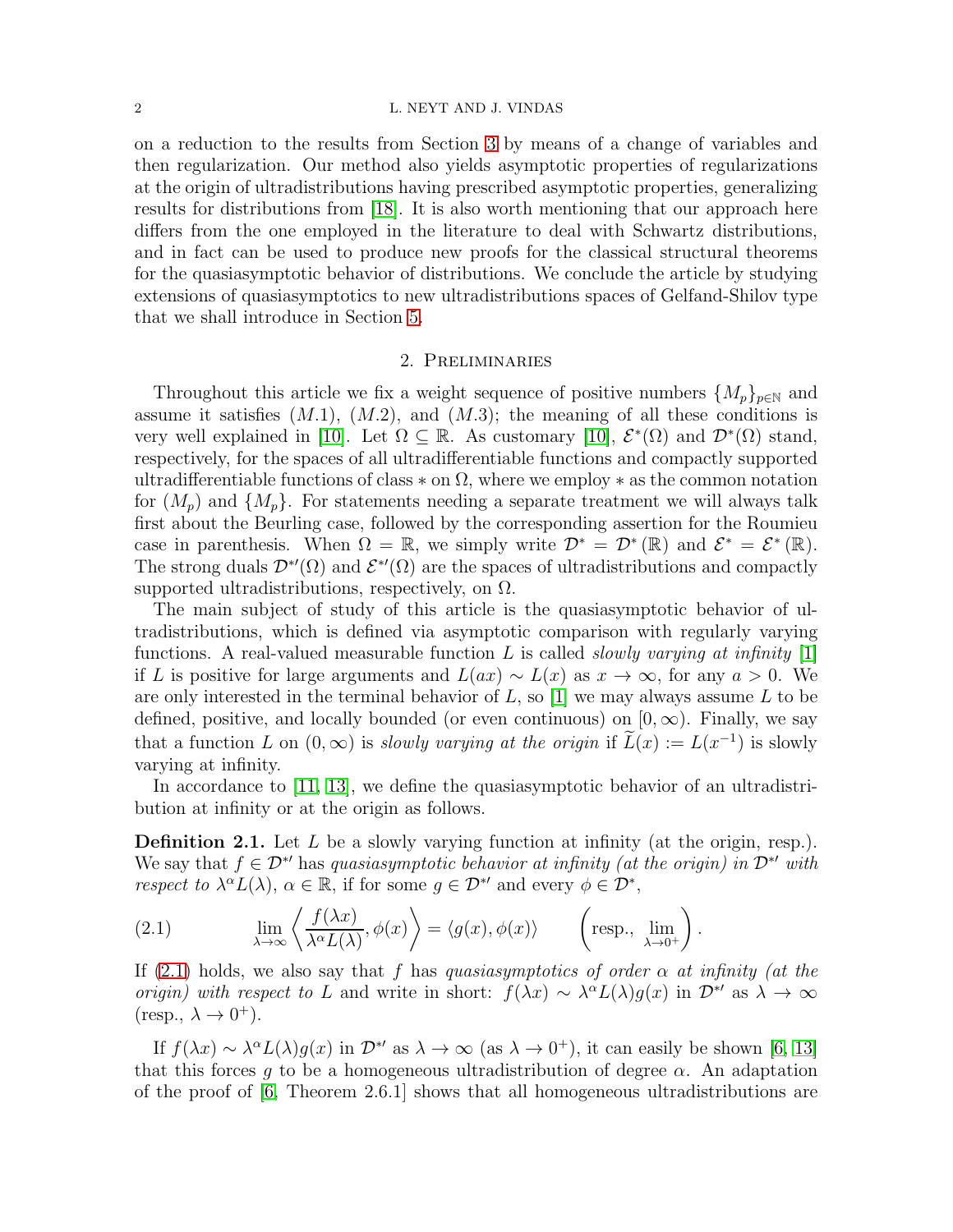exactly the homogeneous distributions, which we denote exactly as in [\[6\]](#page-15-0). We mention that we will employ the notation  $H(x) = x_+^0$  for the Heaviside function. In addition, we shall make use of the special (non homogeneous!) distributions  $Pf(H(\pm)x^{-k}), k \in \mathbb{Z}_+,$ where Pf stands for Hadamard finite part regularization [\[6\]](#page-15-0).

Remark 2.2. Naturally [\[13\]](#page-16-1), the quasiasymptotic behavior may be defined in other spaces of generalized functions  $\mathcal{F}'$  by asking [\(2.1\)](#page-1-1) to hold for any  $\phi \in \mathcal{F}$ , whenever the dialation operators act continuously on the test function space.

# 3. The structure of quasiasymptotics at infinity

<span id="page-2-0"></span>This section is devoted to studying the quasiasymptotic behavior at infinity. Our main results are Theorem [3.5](#page-4-0) and Theorem [3.6,](#page-6-0) where we provide a full description of the structure of quasiasymptotics at infinity. Some auxiliary lemmas used in their proofs are shown in Subsection [3.1.](#page-2-1) Throughout this section L stands for a slowly varying function at infinity.

<span id="page-2-1"></span>3.1. Some lemmas. We start with the ensuing useful estimates for the weight sequence  $M_p$ , which we shall often exploit throughout the article. Hereafter  $S(n, k)$ stand for the Stirling numbers of the second kind (see e.g. [\[8\]](#page-16-11)).

<span id="page-2-5"></span>**Lemma 3.1.** For any  $\ell > 0$  there is  $C_{\ell} > 0$  (independent of p) such that

<span id="page-2-2"></span>(3.1) 
$$
\sum_{k=p}^{\infty} \frac{k! \ell^k}{M_k} \leq C_{\ell} \frac{p!}{M_p} \ell^p
$$

and

(3.2) 
$$
\sum_{k=p}^{\infty} S(k+1, p+1) \frac{\ell^k}{M_k} \le C_{\ell} \frac{(2\ell)^p}{M_p}.
$$

*Proof.* Clearly, it is enough to show  $(3.1)$  just for sufficiently large p. Using [\[10,](#page-16-10) Lemma 4.1, p. 55], there is  $p_0$  such that for any  $p \ge p_0$  we have  $p/m_p := pM_{p-1}/M_p \le (2\ell)^{-1}$ . Hence, it follows that for  $p$  in this range

<span id="page-2-3"></span>
$$
\sum_{k=p}^{\infty} \frac{k! \ell^k}{M_k} = \frac{p!}{M_p} \left( \ell^p + \sum_{k=p+1}^{\infty} \frac{(p+1)\cdot \ldots \cdot k \cdot \ell^k}{m_{p+1} \cdot \ldots \cdot m_k} \right) \leq 2 \frac{p!}{M_p} \ell^p.
$$

For [\(3.2\)](#page-2-3), in view of [\[15,](#page-16-12) Theorem 3], we have  $S(k+1, p+1) \leq 2^{k+1}(p+1)^{k-p} \leq 2^{k+1}k!/p!$ for  $k \geq p$ . The rest follows by application of [\(3.1\)](#page-2-2).

In [\[17\]](#page-16-6), the structure of distributional quasiasymptotics at infinity was found by noting that certain primitives preserve the asymptotic behavior, being of a higher degree, and using the fact that eventually the primitives are continuous functions. As the latter part does not hold in general for ultradistributions, a more careful analysis is needed, although we may carry over some of the distributional results. In fact, one may retread the proofs from [\[17,](#page-16-6) Section 2] (see also [\[13,](#page-16-1) Section 2.10]) to obtain,

<span id="page-2-4"></span>**Lemma 3.2.** Let  $f \in \mathcal{D}^{*'}$ . Suppose f has quasiasymptotics with respect to  $\lambda^{\alpha} L(\lambda)$ .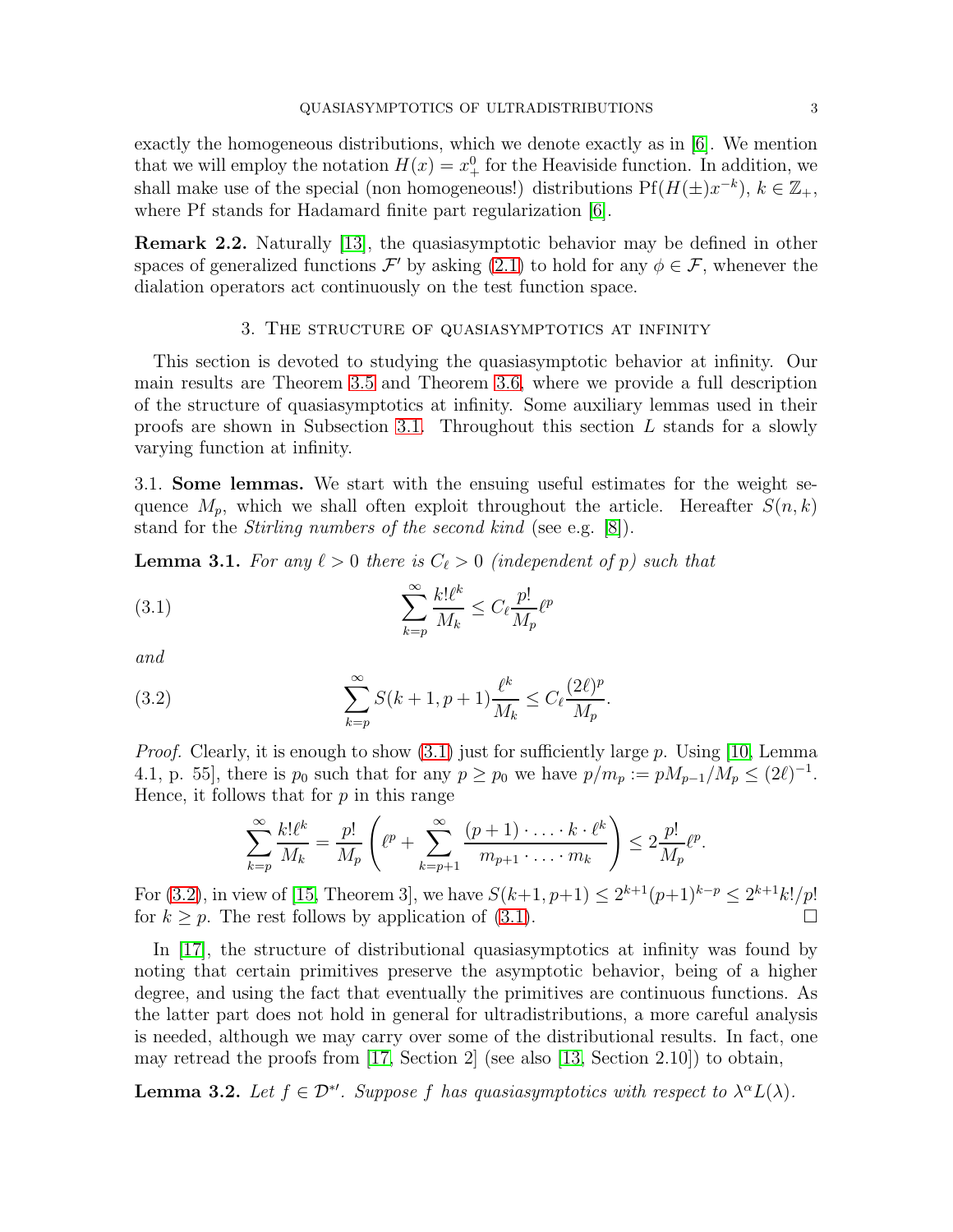### 4 L. NEYT AND J. VINDAS

- (i) If  $\alpha \notin \mathbb{Z}_-$ : for any  $n \in \mathbb{N}$  and any n-primitive  $F_n$  of f there exists a polynomial P of degree at most  $n-1$  such that  $F_n + P$  has quasiasymptotics with respect to  $\lambda^{\alpha+n}L(\lambda)$  in  $\mathcal{D}^*$ .
- (ii) If  $\alpha = -k, k \in \mathbb{Z}_+$ : there is some  $(k-1)$ -primitive F of f such that F has quasiasymptotics with respect to  $\lambda^{-1}L(\lambda)$  in  $\mathcal{D}^{*'}$ .

The previous lemma roughly speaking shows that in order to find the structure of quasiasymptotics for arbitrary degree, it suffices to discover the structure for degrees  $\geq -1$ , where extra care is needed for the case  $-1$ . It should also be noticed that the converse statements for  $(i)$  and  $(ii)$  from Lemma [3.2](#page-2-4) trivially hold true.

The next lemma, a direct consequence of well-known moment asymptotic expansion [\[6,](#page-15-0) [16\]](#page-16-13), states that the quasiasymptotic behavior of degree  $> -1$  is a local property at infinity, which in some arguments enables us to remove the origin from the support of the ultradistribution in our analysis.

<span id="page-3-0"></span>**Lemma 3.3.** Suppose that  $f_1, f_2 \in \mathcal{D}^*{}'$  and that for some  $a > 0$ ,  $f_1$  and  $f_2$  coincide on  $\mathbb{R} \setminus [-a, a]$ . Suppose that  $f_1(\lambda x) \sim \lambda^{\alpha} L(\lambda) g(x)$  in  $\mathcal{D}^{*'}$  as  $\lambda \to \infty$ , where  $\alpha > -1$ . Then, also  $f_2(\lambda x) \sim \lambda^{\alpha} L(\lambda) g(x)$  in  $\mathcal{D}^{*'}$ .

3.2. Structural theorem for  $\alpha \notin \mathbb{Z}_-$ . We study in this subsection quasiasymptotics of degree  $\alpha \notin \mathbb{Z}_-$ . Part of our analysis reduces the general case to that when  $\alpha > -1$ , i.e., the case when the quasiasymptotic behavior is local. Consequently, we may restrict our discussion to those ultradistributions whose support lie in the complement of some zero neighborhood. As both the negative and positive half-line can be treated symmetrically, it is natural to start the analysis with ultradistributions that are supported on the positive half-line. In the next crucial lemma we further normalize the situation by assuming that our ultradistribution is supported in  $(e, \infty)$ .

<span id="page-3-1"></span>**Lemma 3.4.** Let  $\alpha \in \mathbb{R}$  and let  $f \in \mathcal{D}^*$  be such that supp  $f \subset (e, \infty)$  and f has quasiasymptotic behavior at infinity with respect to  $\lambda^{\alpha} L(\lambda)$  in  $\mathcal{D}^{*'}(0,\infty)$ . Then, there are continuous functions  $f_m$  such that supp  $f_m \subset (e,\infty)$ ,  $f = \sum_{m=0}^{\infty} f_m^{(m)}$ , the limits

$$
\lim_{x \to \infty} \frac{f_m(x)}{x^{\alpha+m} L(x)}
$$

exist, and furthermore, for some  $\ell > 0$  (any  $\ell > 0$ ) there is a  $C = C_{\ell} > 0$  such that,

$$
|f_m(x)| \le C \frac{\ell^m}{M_m} x^{\alpha+m} L(x), \qquad m \in \mathbb{N}, \ x > 0.
$$

*Proof.* Suppose  $f(\lambda x) \sim \lambda^{\alpha} L(\lambda) g(x)$  in  $\mathcal{D}^{*\prime}(0, \infty)$  as  $\lambda \to \infty$ . Since composition with a real analytic function induces continuous mappings between spaces of ultradifferen-tiable functions (see e.g. [\[7,](#page-15-3) Prop. 8.4.1, p. 281]), we obtain that the composition  $f(e^x)$ is an element of  $\mathcal{D}^{*'}$ . Also,  $\psi \in \mathcal{D}^*$  if and only if  $\psi(x) = \varphi(e^x)$  with  $\varphi \in \mathcal{D}^*(0, \infty)$ .

These key observations allow us to make a change of variables in order to apply the structural theorem for S-asymptotics [\[13,](#page-16-1) Theorem 1.10, p. 46]. In fact, we set  $u(x) := f(e^x), w(x) := g(e^x)$  and  $c(h) := e^{\alpha h} L(e^h)$ . (Notice that w has actually the form  $w(x) = Be^{\alpha x}$  for some  $B > 0$ .) A quick computation shows that that u has the S-asymptotic behavior  $u(x + h) \sim c(h)w(x)$  in  $\mathcal{D}^{*'}$  as  $h \to \infty$ . The quoted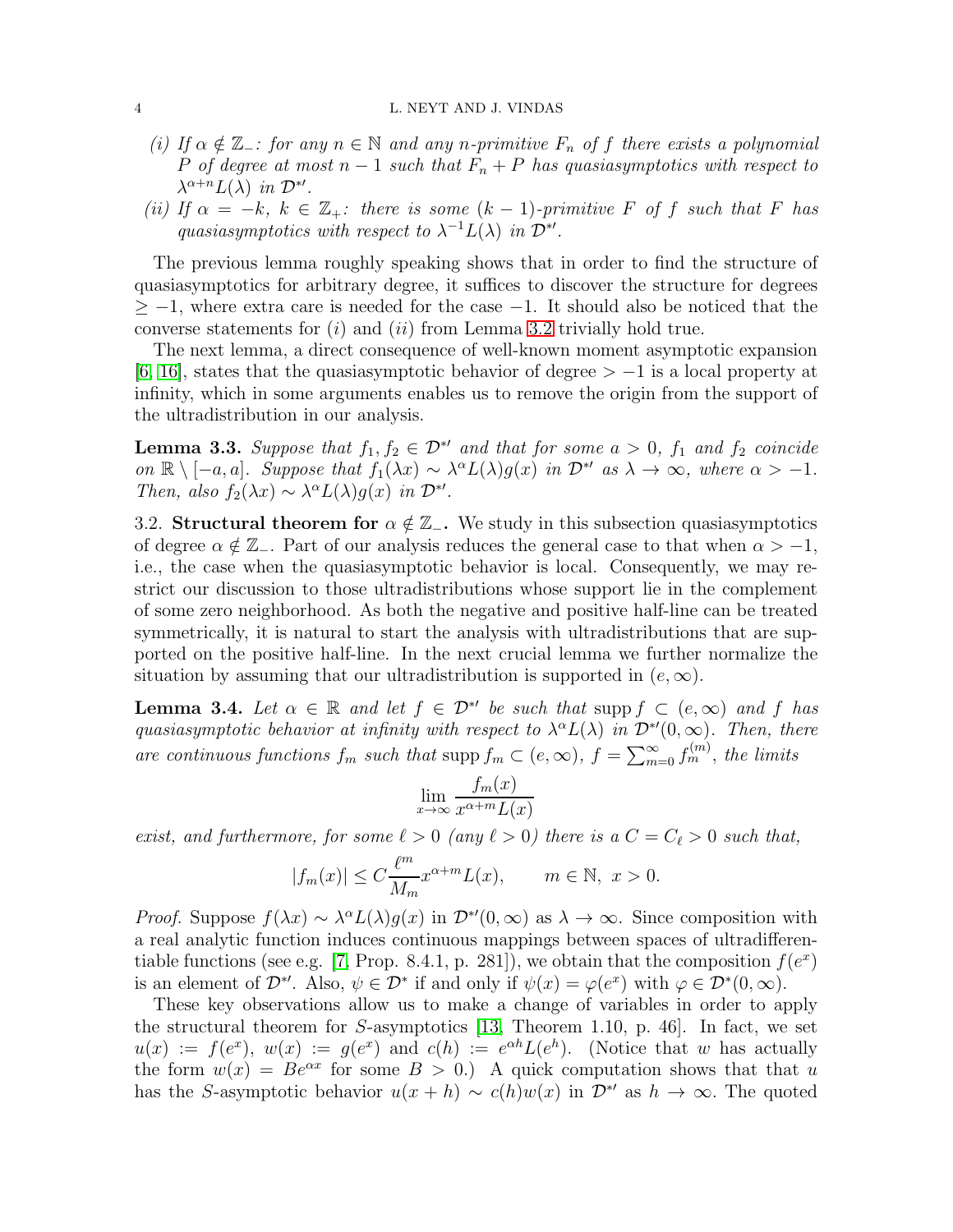structure theorem yields the existence of an ultradifferential operator  $P(D)$  of class  $*$ and continuous functions  $u_1$  and  $u_2$  with supports on  $(1, \infty)$  such that  $u = P(D)u_1 + u_2$ on  $(0, \infty)$  and  $\lim_{h\to\infty} u_i(x+h)/c(h)$  exist uniformly for x on compacts of  $(0, \infty)$ .

Take any  $\varphi \in \mathcal{D}^*(0,\infty)$  and put  $\psi(x) = e^x \varphi(e^x)$ , then the substitution  $y = e^x$  yields

$$
\langle f(y), \varphi(y) \rangle = \left\langle f(y), \frac{\varphi(y)}{y} y \right\rangle = \langle u(x), \psi(x) \rangle = \langle P(D)u_1(x), \psi(x) \rangle + \langle u_2(x), \psi(x) \rangle.
$$

Let us consider both terms of the sum individually. The latter is simply

$$
\langle u_2(x), \psi(x) \rangle = \int_1^\infty u_2(x) \psi(x) dx = \int_e^\infty u_2(\log y) \varphi(y) dy.
$$

Setting  $f_2(y) := u_2(\log y)$ , we get  $\langle u_2(x), \psi(x) \rangle = \langle f_2(y), \varphi(y) \rangle$ , and the existence of  $\lim_{y\to\infty} y^{-\alpha} f_2(y)/L(y)$ . For the first term, we will need to explicitly calculate the derivatives of  $\psi$ . Using the Faà di Bruno formula [\[8,](#page-16-11) Eq. (2.2)],

$$
\psi^{(n)}(x) = e^x \sum_{k=0}^n {n \choose k} \frac{d^k}{dx^k} (\varphi(e^x)) = e^x \sum_{m=0}^n S(n+1, m+1) e^{mx} \varphi^{(m)}(e^x),
$$

where we have applied [\[3,](#page-15-4) Theorem 5.3.B]. Then,

$$
\int_{1}^{\infty} u_1(x)\psi^{(n)}(x)dx = \sum_{m=0}^{n} S(n+1, m+1) \int_{e}^{\infty} u_1(\log y)\varphi^{(m)}(y)y^{m}dy.
$$

If  $P(D) = \sum_{n=0} a_n D^n$ , then by [\(3.2\)](#page-2-3) from Lemma [3.1,](#page-2-5) we may consider the following constants,

$$
c_m = (-1)^m \sum_{n=m}^{\infty} (-1)^n a_n S(n+1, m+1),
$$

and it follows that  $c_m \leq C\mu^m/M_m$  for some  $\mu > 0$  (for any  $\mu > 0$ ) and some  $C_{\mu} = C >$ 0. Collecting everything together, we obtain

$$
\langle P(D)u_1(x), \psi(x) \rangle = \sum_{m=0}^{\infty} (-1)^m c_m \int_e^{\infty} u_1(\log y) \varphi^{(m)}(y) y^m dy.
$$

So if we define  $f_{1,m}(y) := u_1(\log y)y^m$ ,  $m \in \mathbb{N}$ , we get

$$
\langle P(D)u_1(x), \psi(x) \rangle = \sum_{m=0}^{\infty} c_m \left\langle f_{1,m}^{(m)}(y), \varphi(y) \right\rangle,
$$

and the limits  $\lim_{y\to\infty} y^{-\alpha-m} f_{1,m}(y)/L(y)$  exist. This completes the proof of the lemma.  $\Box$ 

We are ready to discuss the general case.

<span id="page-4-0"></span>**Theorem 3.5.** Suppose  $\alpha \notin \mathbb{Z}_-$  and let  $k \in \mathbb{N}$  be the smallest non-negative integer such that  $-(k+1) < \alpha$ . Then, an ultradistribution  $f \in \mathcal{D}^{*'}$  has quasiasymptotic behavior

<span id="page-4-1"></span>(3.3) 
$$
f(\lambda x) \sim \lambda^{\alpha} L(\lambda) (c_- x_-^{\alpha} + c_+ x_+^{\alpha}) \quad in \mathcal{D}^{*'} \text{ as } \lambda \to \infty
$$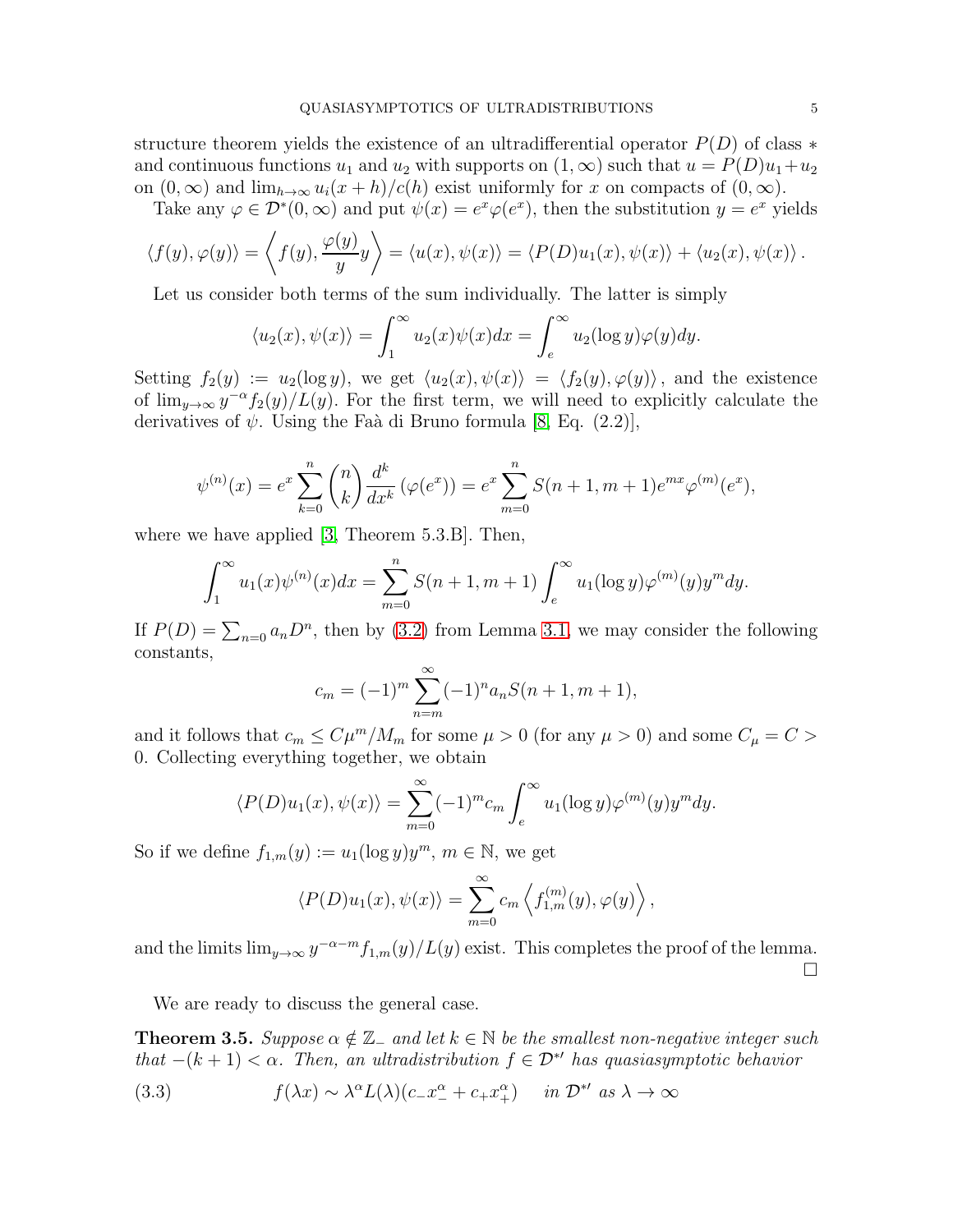if and only if there exist continuous functions  $f_m$  on  $\mathbb{R}, m \geq k$ , such that

<span id="page-5-3"></span>(3.4) 
$$
f = \sum_{m=k}^{\infty} f_m^{(m)},
$$

the limits

<span id="page-5-4"></span>(3.5) 
$$
\lim_{x \to \pm \infty} \frac{f_m(x)}{x^m |x|^{\alpha} L(|x|)} = c_m^{\pm}, \qquad m \ge k,
$$

exist, and for some  $\ell > 0$  (any  $\ell > 0$ ) there is a  $C = C_{\ell} > 0$  such that

<span id="page-5-2"></span>(3.6) 
$$
|f_m(x)| \le C \frac{\ell^m}{M_m} (1+|x|)^{\alpha+m} L(|x|), \qquad x \in \mathbb{R},
$$

for all  $m \geq k$ . Furthermore, in this case we have

(3.7) 
$$
c_{\pm} = \sum_{m=k}^{\infty} c_m^{\pm} \frac{\Gamma(\alpha + m + 1)}{\Gamma(\alpha + 1)}.
$$

*Proof.* In view of Lemma [3.2\(](#page-2-4)i), we may assume that  $\alpha > -1$  so that  $k = 0$ .

Suppose then first that f has quasiasymptotic behavior [\(3.3\)](#page-4-1). We write  $f = f_{-} + f_{c} + f_{c}$ f<sub>+</sub>, where  $f_c \in \mathcal{E}^*$  coincides with f on an open interval containing  $[-e, e]$  and supp  $f_-\subset$  $(-\infty, -e)$  and supp  $f_+ \subset (e, \infty)$ . Then, by Lemma [3.3](#page-3-0) each  $f_{\pm}$  has quasiasymptotic behavior with respect to  $\lambda^{\alpha} L(\lambda)$  in  $\mathcal{D}^{*'}(-\infty,0)$  and  $\mathcal{D}^{*'}(0,\infty)$ , respectively. Using Lemma [3.4,](#page-3-1) we find continuous functions  $f_{1,m}^{\pm}$ ,  $m \in \mathbb{N}$  with supports in  $(-\infty, -e)$  and  $(e, \infty)$ , respectively, such that the identities  $f_{\pm} = \sum_{m=0}^{\infty} (f_{1,m}^{\pm})^{(m)}$  hold, the limits

<span id="page-5-1"></span>
$$
c_m^{\pm} = (-1)^m \lim_{x \to \infty} \frac{f_{1,m}^{\pm}(\pm x)}{x^{\alpha+m} L(x)}
$$

exist, and the bounds  $|f_{1,m}^{\pm}(x)| \leq C' \ell^m |x|^{\alpha+m} L(|x|)/M_m$  are satisfied for some  $\ell > 0$ (any  $\ell > 0$ ) and some  $C' = C'_{\ell} > 0$ . Applying Komatsu's first structural theorem<sup>[1](#page-5-0)</sup> for ultradistributions [\[10,](#page-16-10) Theorem 8.1 and Theorem 8.7] one can also find continuous functions  $g_m$ , whose supports lie in some (arbitrarily chosen) neighborhood of supp  $f_c$ , such that  $f_c = \sum_{m=0}^{\infty} g_m^{(m)}$  in  $\mathcal{D}^{*'}$  and  $\sup_{x \in \mathbb{R}} |g_m(x)| \le C'' \ell^m / M_m$  for some  $\ell > 0$  (for every  $\ell > 0$  and  $\ddot{C}'' = C''_{\ell} > 0$ . The functions  $f_m = g_m + f_{1,m}^- + f_{1,m}^+$  satisfy all sought requirements. We verify the relation [\(3.7\)](#page-5-1) below.

Conversely, assume that f satisfies all of the conditions above. Take any  $\phi \in \mathcal{D}^*$ and suppose that for some  $R > 1$  we have supp  $\phi \subset [-R, R]$ . Pick  $\gamma > 0$  such that  $\alpha - \gamma > -1$ . Using Potter's estimate [\[1,](#page-15-2) Theorem 1.5.4], we may assume that

<span id="page-5-5"></span>(3.8) 
$$
\frac{L(\lambda x)}{L(\lambda)} \le C_{\gamma} \max\{x^{-\gamma}, x^{\gamma}\}
$$

<span id="page-5-0"></span><sup>&</sup>lt;sup>1</sup>The first structural theorem even holds true in the quasianalytic case under mild conditions, see [\[4,](#page-15-5) Proposition 4.1 and Proposition 4.7].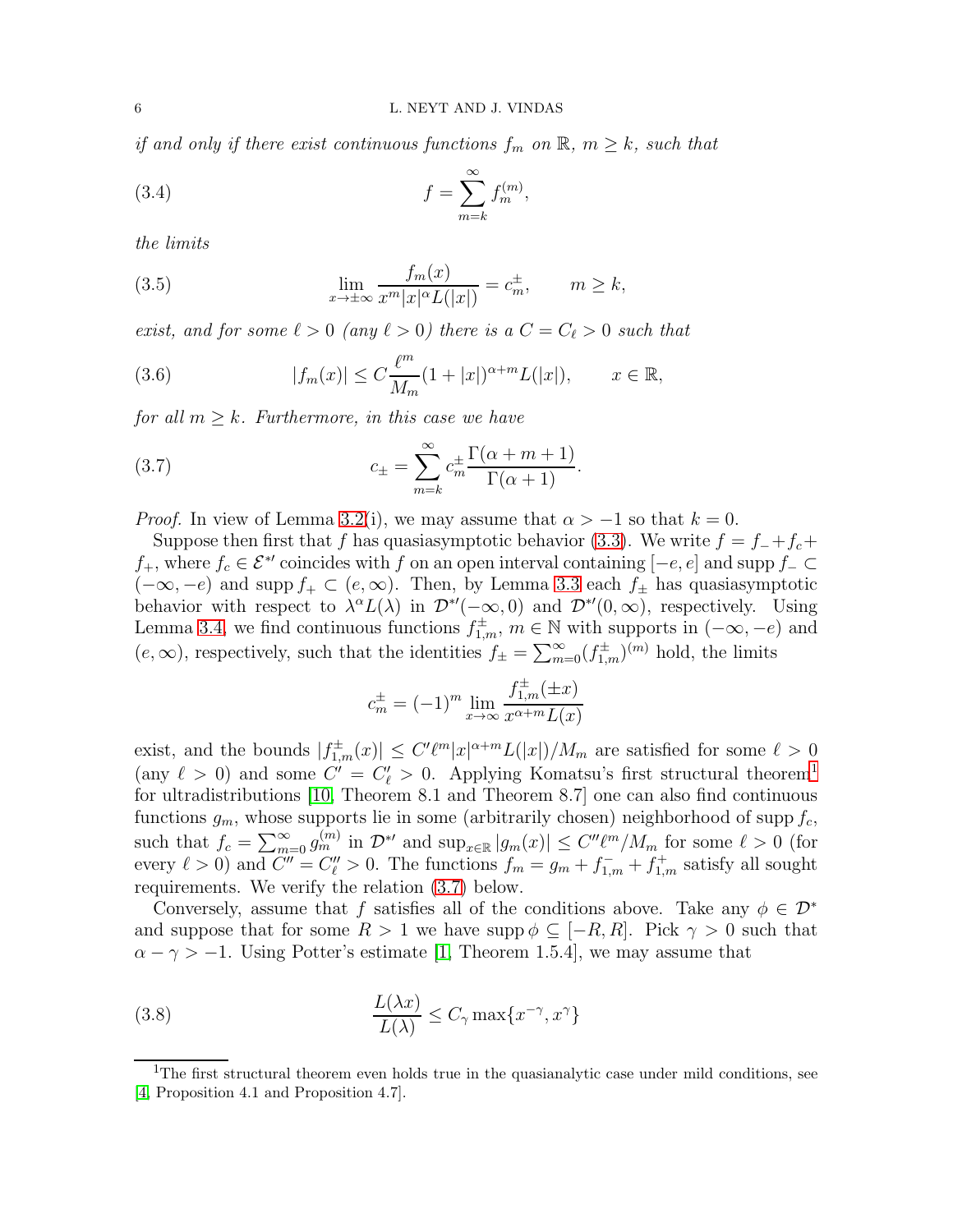holds for all  $x, \lambda > 0$ . Since  $\phi \in \mathcal{D}^*$ , for any  $h > 0$  (for some  $h > 0$ ) there exists a  $C_{\phi, h}$ such that for all  $m \in \mathbb{N}$  and  $x \in \mathbb{R}$  we have  $|\phi^{(m)}(x)| \leq C_{\phi,h} h^m M_m$ . Due to [\(3.6\)](#page-5-2), we now have for any  $m \in \mathbb{N}$  and  $\lambda > 1$ 

$$
\begin{split} &\left|\frac{1}{\lambda}\int_{-\infty}^{\infty}\frac{f_m(x)}{\lambda^{\alpha}L(\lambda)}\frac{\phi^{(m)}(x/\lambda)}{\lambda^m}dx\right|\\ &\leq C_{\ell}\frac{(2\ell)^m}{M_m}\left(\int_{-\lambda^{-1}}^{\lambda^{-1}}\frac{|\phi^{(m)}(x)|}{\lambda^{m+\alpha}L(\lambda)}dx+\int_{|x|\geq 1/\lambda}\frac{L(\lambda|x|)}{L(\lambda)}|x|^{\alpha+m}|\phi^{(m)}(x)|dx\right)\\ &\leq 2C_{\ell}C_{\phi,h}(2h\ell)^m\left(\frac{1}{\lambda^{m+1+\alpha}L(\lambda)}+C_{\gamma}R^{m+\alpha+\gamma+1}+\frac{C_{\gamma}}{\alpha-\gamma+m+1}\right)\leq C(2h\ell R)^m, \end{split}
$$

and, as  $2h\ell$  may be chosen freely, this is absolutely summable over  $m \in \mathbb{N}$ . It follows by applying the Lebesgue dominated convergence theorem twice that

$$
\lim_{\lambda \to \infty} \left\langle \frac{f(\lambda x)}{\lambda^{\alpha} L(\lambda)}, \phi(x) \right\rangle = \lim_{\lambda \to \infty} \frac{1}{\lambda} \sum_{m=0}^{\infty} (-1)^m \int_{-\infty}^{\infty} \frac{f_m(x)}{\lambda^{\alpha} L(\lambda)} \frac{\phi^{(m)}(x/\lambda)}{\lambda^m} dx
$$

$$
= c_- \int_{-\infty}^0 |x|^{\alpha} \phi(x) dx + c_+ \int_0^{\infty} x^{\alpha} \phi(x) dx,
$$

with  $c_-\$  and  $c_+$  given by [\(3.7\)](#page-5-1).

3.3. Structural Theorem for negative integral degrees. We now address the case of quasiasymptotics of degree  $\alpha \in \mathbb{Z}_-$ . The next structural theorem is the second main result of this section.

<span id="page-6-0"></span>**Theorem 3.6.** Let  $k \in \mathbb{Z}_+$  and  $f \in \mathcal{D}^{*'}$ . Then, f has the quasiasymptotic behavior

<span id="page-6-1"></span>(3.9) 
$$
f(\lambda x) \sim \frac{L(\lambda)}{\lambda^k} (\gamma \delta^{(k-1)}(x) + \beta x^{-k}) \quad in \ \mathcal{D}^{*'} \ \text{as} \ \lambda \to \infty
$$

if and only if there exist continuous functions  $f_m$  on  $\mathbb{R}$ ,  $m \geq k - 1$ , such that

<span id="page-6-3"></span>(3.10) 
$$
f = \sum_{m=k-1}^{\infty} f_m^{(m)},
$$

the limits

<span id="page-6-4"></span>(3.11) 
$$
\lim_{x \to \pm \infty} \frac{f_m(x)}{x^{m-k} L(|x|)} = c_m^{\pm}, \qquad m \ge k - 1,
$$

and

<span id="page-6-5"></span>(3.12) 
$$
\lim_{x \to \infty} \frac{1}{L(x)} \int_{-x}^{x} f_{k-1}(t) dt = c_{k-1}^*
$$

exist, and for some  $\ell > 0$  (any  $\ell > 0$ ) there is  $C = C_{\ell} > 0$  such that

<span id="page-6-2"></span>(3.13) 
$$
|f_m(x)| \le C \frac{\ell^m}{M_m} (1+|x|)^{m-k} L(|x|), \qquad x \in \mathbb{R},
$$

 $\Box$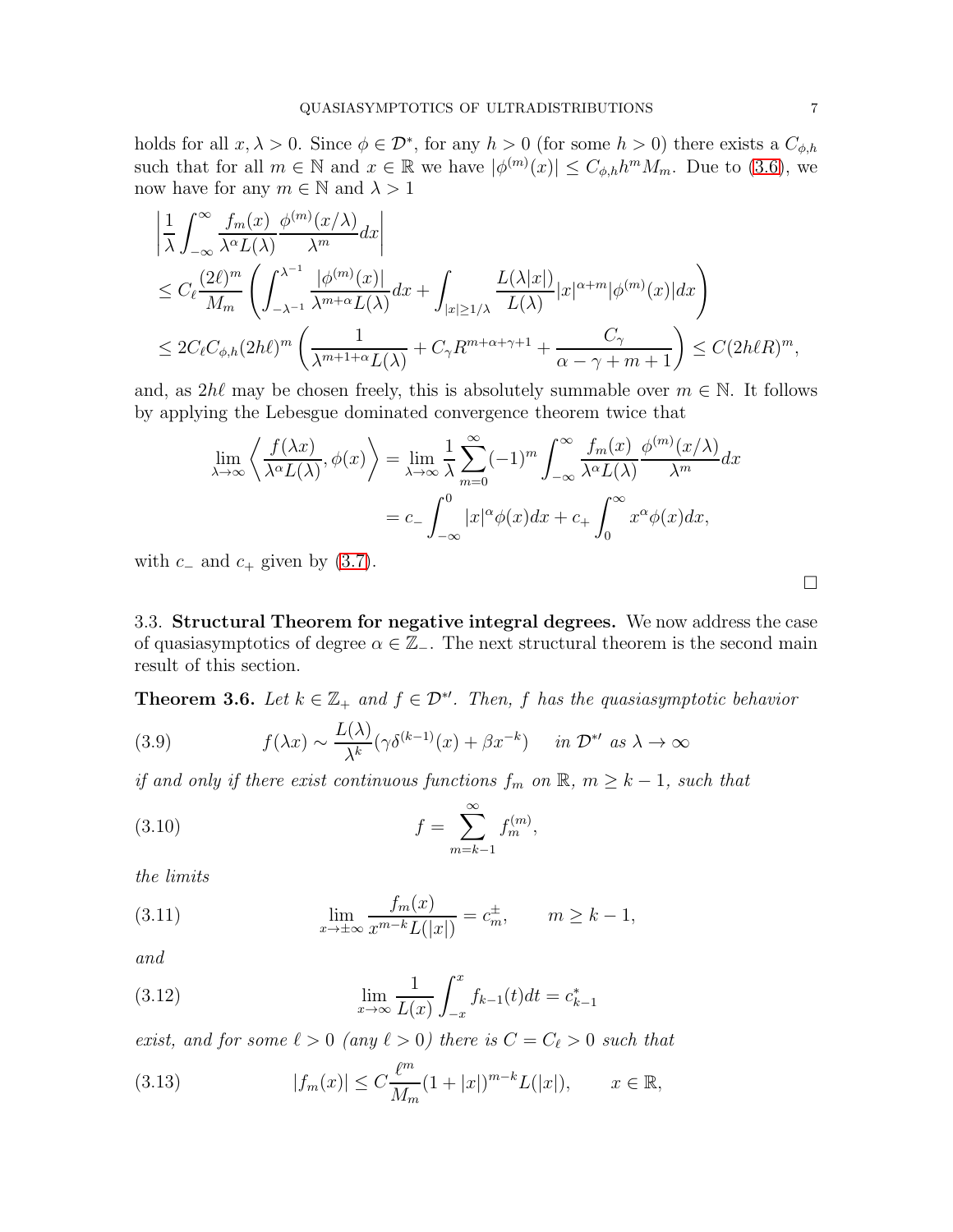for all  $m \geq k$ . Furthermore, we must have

<span id="page-7-0"></span>
$$
(3.14)\ \gamma = c_{k-1}^* + \sum_{m=k}^{\infty} (c_m^+ - c_m^-) \quad and \quad \beta = (-1)^{k-1}(k-1)!c_{k-1}^+ = (-1)^{k-1}(k-1)!c_{k-1}^-.
$$

*Proof.* In view of Lemma [3.2\(](#page-2-4)ii) we may assume that  $k = 1$ .

*Necessity.* We start showing the necessity of the conditions if  $f$  has the quasiasymp-totic behavior [\(3.9\)](#page-6-1). Take a compactly supported ultradistribution  $f_c$  that coincides with f on  $[-e, e]$  and consider  $\tilde{f} = f - f_c$ , so that supp $(f - f_c) \cap [-e, e] = \emptyset$ . We set  $g(x) = x(f(x) - f_c(x))$ , which has quasiasymptotic behavior  $g(\lambda x) \sim \beta L(\lambda)$  in  $\mathcal{D}^{*'}$  as  $\lambda \to \infty$ . Splitting g as the sum of two distributions supported on  $(-\infty, -e)$  and  $(e, \infty)$ respectively, we can apply Lemma [3.4](#page-3-1) to obtain its structure as  $g = \sum_{m=0}^{\infty} g_m^{(m)}$ , where each of the functions has support in  $(-\infty, -e) \cup (e, \infty)$ , satisfies the corresponding bounds implied by the lemma, and is such that the limits  $\lim_{x\to\pm\infty} x^{-m} g_m(x)/L(|x|)$ exist. Define, for any  $j \in \mathbb{N}$ , the following continuous functions

$$
\tilde{f}_j(x) = \frac{x^{j-1}}{j!} \sum_{m=j}^{\infty} m! g_m(x) x^{-m}, \qquad x \neq 0,
$$

and  $\tilde{f}_j(0) = 0$ . Let us verify they satisfy the requirements that the  $f_j$  should satisfy. First of all, for some  $\ell > 0$  (any  $\ell > 0$ ) and  $C = C_{\ell} > 0$ ,

$$
\left|\tilde{f}_j(x)\right| \leq C \frac{|x|^{j-1}}{j!} L(|x|) \sum_{m=j}^{\infty} \frac{m! \ell^m}{M_m} \leq C' |x|^{j-1} \frac{\ell^j}{M_j} L(|x|),
$$

by [\(3.1\)](#page-2-2) from Lemma [3.1.](#page-2-5) This not only shows that each  $\tilde{f}_j$  is well-defined and continuous on  $\mathbb{R}$ , but also provides the bounds  $(3.13)$  for them. From dominated convergence we infer the existence of

$$
\lim_{x \to \pm \infty} \frac{\tilde{f}_j(x)}{x^{j-1}L(|x|)} = \lim_{x \to \pm \infty} \frac{1}{j!} \sum_{m=j}^{\infty} \frac{m!g_m(x)}{x^m L(|x|)} = \frac{1}{j!} \sum_{m=j}^{\infty} \lim_{x \to \pm \infty} \frac{m!g_m(x)}{x^m L(|x|)}.
$$

Take an arbitrary  $\phi \in \mathcal{D}^*$  and let  $\varphi \in \mathcal{D}^*$  be another corresponding test function that coincides with  $\phi$  on  $\mathbb{R} \setminus (-e, e)$ , while its support does not contain the origin. We then have

$$
\left\langle \tilde{f}(x), \phi(x) \right\rangle = \left\langle g(x), \frac{\varphi(x)}{x} \right\rangle = \sum_{m=0}^{\infty} \sum_{j=0}^{m} (-1)^m {m \choose j} \left\langle g_m(x), (-1)^{m-j} (m-j)! \frac{\varphi^{(j)}(x)}{x^{m-j+1}} \right\rangle
$$

$$
= \sum_{j=0}^{\infty} \frac{(-1)^j}{j!} \sum_{m=j}^{\infty} \left\langle m! x^{j-1} \frac{g_m(x)}{x^m}, \varphi^{(j)}(x) \right\rangle = \sum_{j=0}^{\infty} \left\langle \tilde{f}_j^{(j)}, \phi(x) \right\rangle.
$$

Applying the first structural theorem to  $f_c$  as in the proof of Theorem [3.5,](#page-4-0) we obtain compactly supported continuous functions  $g_m$  such that  $f_m = \tilde{f}_m + g_m$  satisfy [\(3.10\)](#page-6-3),  $(3.11)$ , and  $(3.13)$ . The necessity of  $(3.12)$  follows from  $(3.15)$  below. That  $(3.14)$  must necessarily hold will also be shown below in the proof of the converse.

Sufficiency. Conversely, assume that  $(3.10)$  holds with  $f_m$  fulfilling  $(3.11)$ ,  $(3.12)$ and [\(3.13\)](#page-6-2) (recall we work with the reduction  $k = 1$ ). We assume without loss of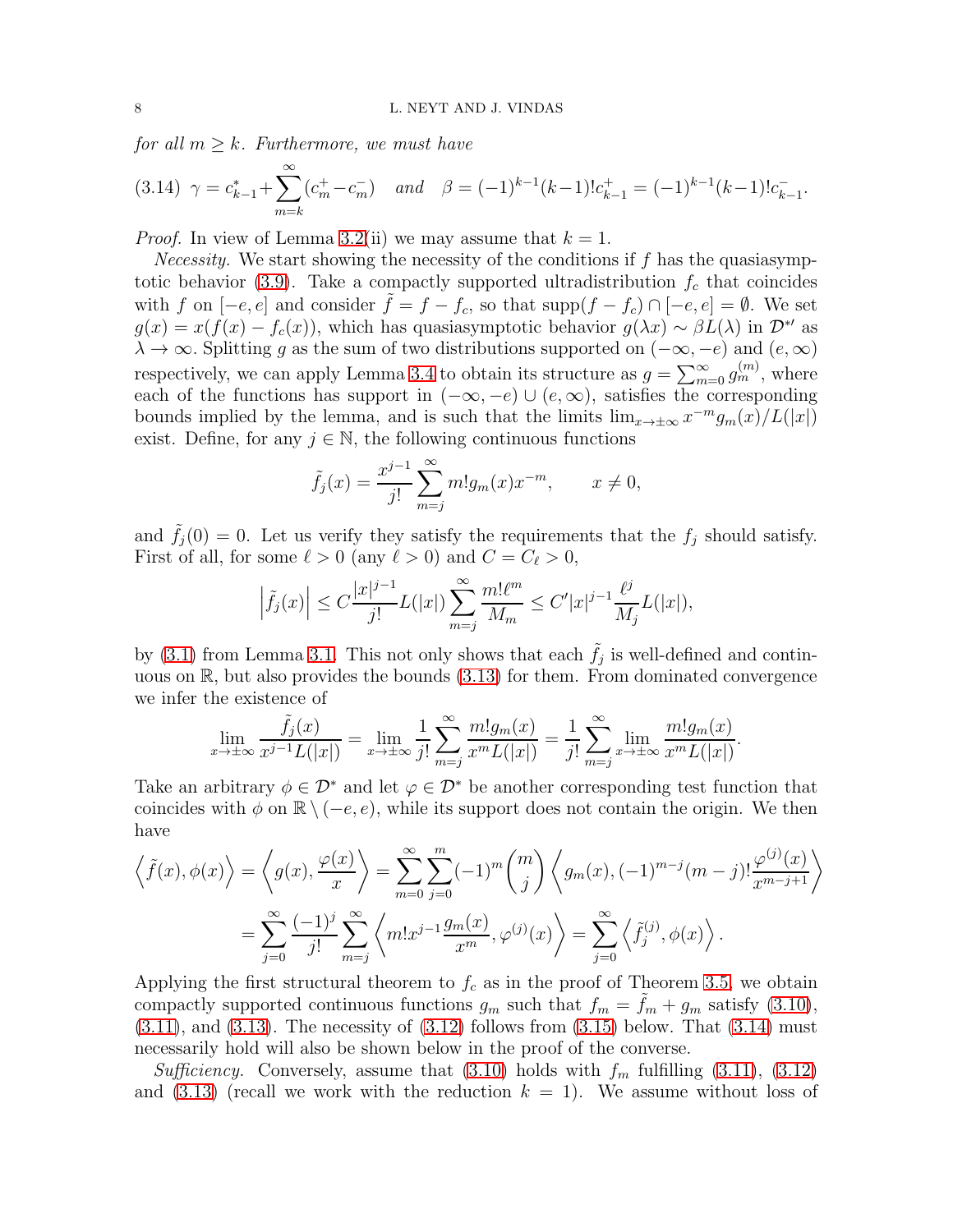generality that  $L(x)$  is everywhere continuous and vanishes for  $x \leq 1$ . We consider  $g = \sum_{m=1}^{\infty} f_m^{(m-1)}$ . It follows from Theorem [3.5](#page-4-0) that g has quasiasymptotic behavior of degree 0 with respect to  $L(\lambda)$ , and differentiation then yields

$$
f(\lambda x) - f_0(\lambda x) = g'(\lambda x) \sim (\gamma - c_0^*) \frac{L(\lambda)}{\lambda} \delta(x)
$$
 in  $\mathcal{D}^{*'} \text{ as } \lambda \to \infty$ ,

with  $\gamma$  precisely given as in [\(3.14\)](#page-7-0). It thus remains to determine the quasiasymptotic properties of  $f_0$ . Write  $F(x) = \int_0^x f_0(t)dt$ . Since  $f_0(\pm x) \sim \pm c_0^{\pm} L(x)/x$ ,  $x \to \infty$ , one readily shows that

$$
F(\lambda x)H(\pm x) = F(\pm \lambda)H(\pm x) + c_0^{\pm} \int_{\lambda}^{\pm \lambda x} \frac{L(t)}{t} dt + o(L(\lambda))
$$
  
=  $F(\pm \lambda)H(\pm x) + c_0^{\pm}L(\lambda)H(\pm x) \log|x| + o(L(\lambda)), \quad \lambda \to \infty,$ 

uniformly for x on compact intervals, and in particular the relation holds in  $\mathcal{D}^{*'}$ . Differentiating

$$
F(\lambda x) = F(-\lambda)H(-x) + F(\lambda)H(x) + L(\lambda)\left(c_0^-H(-x) + c_0^+H(x)\right)\log|x| + o(L(\lambda)),
$$

we conclude that (3.15)

<span id="page-8-0"></span>
$$
f_0(\lambda x) = \frac{F(\lambda) - F(-\lambda)}{\lambda} \delta(x) + \frac{L(\lambda)}{\lambda} \left( c_0^{-} \Pr\left(\frac{H(-x)}{x}\right) + c_0^{+} \Pr\left(\frac{H(x)}{x}\right) \right) + o\left(\frac{L(\lambda)}{\lambda}\right),
$$

<span id="page-8-2"></span>whence the result follows.

3.4. Extension from  $\mathbb{R} \setminus \{0\}$  to  $\mathbb{R}$ . The methods employed in the previous two subsections also allow us to study the following question. Suppose that the restriction of  $f \in \mathcal{D}^{*\prime}$  to  $\mathbb{R} \setminus \{0\}$  is known to have quasiasymptotic behavior in  $\mathcal{D}^{*\prime}(\mathbb{R} \setminus \{0\}),$ what can we say about the quasiasymptotic properties of  $f$ ? In view of symmetry considerations, it is clear that it suffices to restrict our attention to ultradistributions supported on  $[0, \infty)$ .

**Theorem 3.7.** Suppose that  $f \in \mathcal{D}^{*'}$  is supported in  $[0, \infty)$  and has quasiasymptotic behavior  $f(\lambda x) \sim c\lambda^{\alpha} L(\lambda) x^{\alpha}$  in  $\mathcal{D}^{*'}(0,\infty)$  as  $\lambda \to \infty$ .

- (i) If  $\alpha > -1$ , then  $f(\lambda x) \sim c\lambda^{\alpha}L(\lambda)x_+^{\alpha}$  in  $\mathcal{D}^{*\prime}$  as  $\lambda \to \infty$ .
- (ii) If  $\alpha < -1$  and  $N \in \mathbb{N}$  is such that  $-(N + 1) < \alpha < -N$ , then there exist constants  $a_0, \ldots, a_{N-1}$  such that

<span id="page-8-3"></span>
$$
f(\lambda x) - \sum_{n=0}^{N-1} a_n \frac{\delta^{(n)}(x)}{\lambda^{n+1}} \sim c\lambda^{\alpha} L(\lambda) x_+^{\alpha} \quad \text{in } \mathcal{D}^{\ast\prime} \text{ as } \lambda \to \infty,
$$

(iii) If  $\alpha = -k \in \mathbb{Z}_-$ , then there is a function b satisfying<sup>[2](#page-8-1)</sup> for each  $a > 0$ 

(3.16) 
$$
b(ax) = b(x) + c \frac{(-1)^{k-1}}{(k-1)!} L(x) \log a + o(L(x)),
$$

<span id="page-8-1"></span><sup>&</sup>lt;sup>2</sup>Such functions are called associate homogeneous of degree 0 with respect to L in [\[13,](#page-16-1) [17\]](#page-16-6). They coincide with functions of the so-called De Haan class [\[1\]](#page-15-2).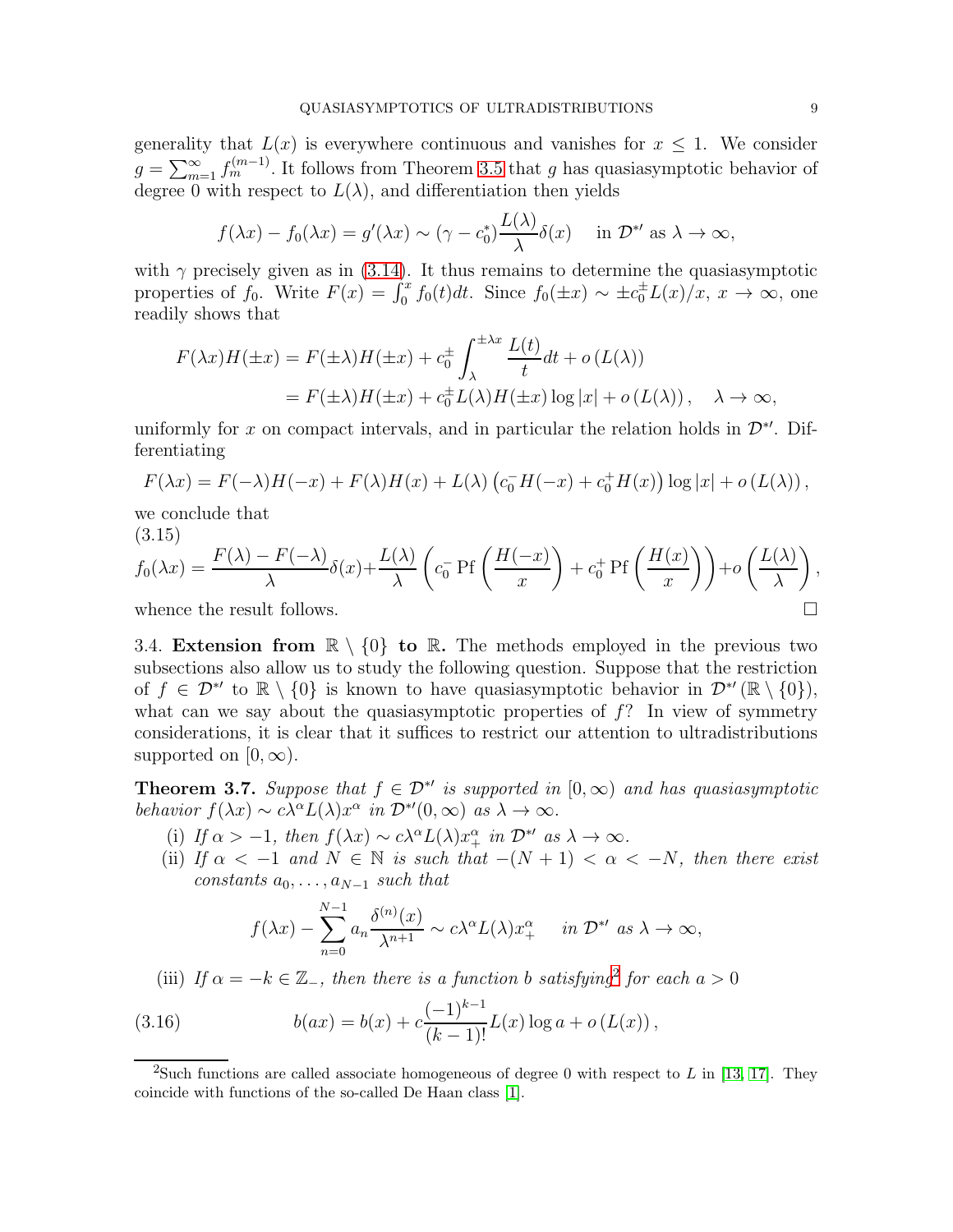$x \to \infty$ , and constants  $a_0, \ldots, a_{k-1}$  such that

$$
(3.17) \qquad f(\lambda x) = c \frac{L(\lambda)}{\lambda^k} \operatorname{Pf}\left(\frac{H(x)}{x^k}\right) + \frac{b(\lambda)}{\lambda^k} \delta^{(k-1)}(x) + \sum_{j=0}^{k-1} a_j \frac{\delta^{(j)}(x)}{\lambda^{j+1}} + o\left(\frac{L(\lambda)}{\lambda^k}\right),
$$
  
in  $\mathcal{D}^{*'} \text{ as } \lambda \to \infty$ .

*Proof.* The moment asymptotic expansion [\[16\]](#page-16-13) says that we may assume that, say, supp  $f \subset (e, \infty)$  by removing a neighborhood of the origin. So, we can apply exactly the same argument as in the proof of Theorem [3.5](#page-4-0) (via Lemma [3.4](#page-3-1) and Lemma [3.2\(](#page-2-4)i)) to show parts (i) and (ii). For (iii), we assume without loss of generality that  $k = 1$ (Lemma  $3.2(ii)$ ) and apply the same argument as in the proof of Theorem [3.6](#page-6-0) to conclude that  $f(\lambda x) = f_0(\lambda x) + \gamma L(\lambda) \delta(\lambda x) + o(L(\lambda)/\lambda)$  in  $\mathcal{D}^{*'}$ , where the continuous function  $f_0$  has also support in  $(e, \infty)$  and satisfies  $f_0(x) \sim cL(x)/x$ ,  $x \to \infty$ , in the ordinary sense. At this point the result can be derived from [\[17,](#page-16-6) Theorem 4.3] (see also [\[13,](#page-16-1) Theorem 2.38, p. 155]), but we might argue directly as follows. In fact, we proceed in the same way we arrived at [\(3.15\)](#page-8-0). Set  $b(x) = \int_1^x f_0(t)dt$ , then, uniformly for x in compact subsets of  $(0, \infty)$ ,

$$
b(\lambda x) = b(\lambda)H(x) + c \int_{\lambda}^{\lambda x} \frac{L(t)}{t} dt + o(L(\lambda)) = b(\lambda)H(x) + cL(\lambda)H(x) \log x + o(L(\lambda)),
$$

so that differentiation finally shows

$$
f_0(\lambda x) = \frac{b(\lambda)}{\lambda} \delta(x) + c \frac{L(\lambda)}{\lambda} \operatorname{Pf}\left(\frac{H(x)}{x}\right) + o\left(\frac{L(\lambda)}{\lambda}\right) \quad \text{in } \mathcal{D}'.
$$

### 4. The structure of quasiasymptotics at the origin

<span id="page-9-0"></span>We now focus our attention on quasiasymptotic behavior at the origin. The reader should notice that Lemma [3.2](#page-2-4) holds for quasiasymptotics at the origin as well. Furthermore, it is a simple consequence of the definition that quasiasymptotics at the origin is a local property, in the sense that two ultradistributions that coincide in a neighborhood of the origin must have precisely the same quasiasymptotic properties. Throughout this section L stands for a slowly varying function at the origin and we set  $\tilde{L}(x) = L(1/x)$ . From now on, by convention the parameters  $\varepsilon \to 0^+$  and  $\lambda \to \infty$ .

We will reduce the analysis of the structure of quasiasymptotics at the origin to that of the quasiasymptotics at infinity the via the change of variables  $x \leftrightarrow 1/x$ . We therefore need to see how this substitution acts on derivatives.

<span id="page-9-2"></span>**Lemma 4.1.** Let  $\phi \in C^{\infty}(\mathbb{R} \setminus \{0\})$  and set  $\psi(x) := x^{-2}\phi(1/x)$ . Then for any  $m \in \mathbb{N}$ , there exist constants  $c_{m,0}, \ldots, c_{m,m}$  such that

<span id="page-9-1"></span>(4.1) 
$$
\frac{d^m}{dx^m}(\psi(x)) = \sum_{j=0}^m c_{m,j} \frac{\phi^{(j)}(1/x)}{x^{m+j+2}},
$$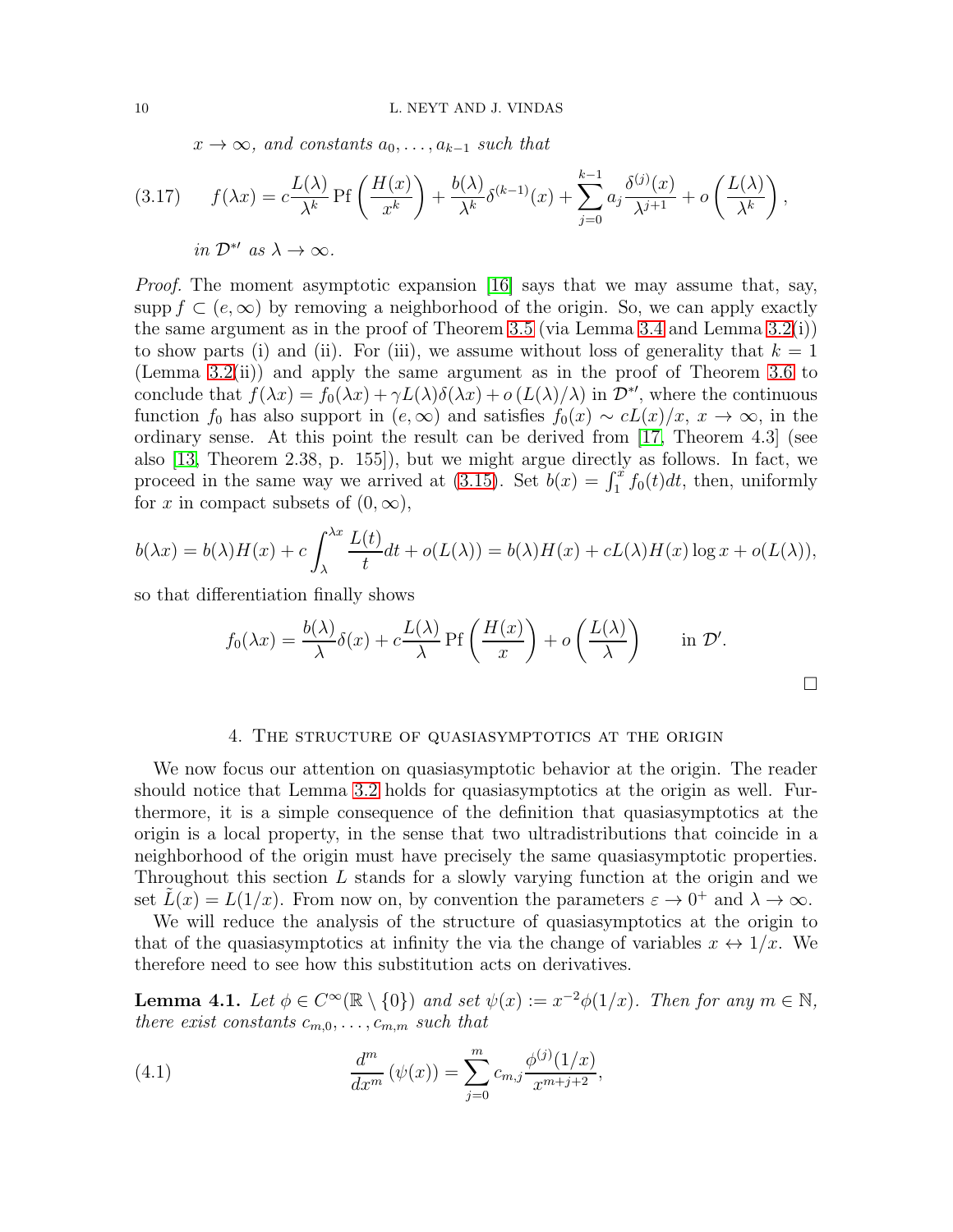where we have the bounds

(4.2) 
$$
|c_{m,j}| \le \frac{m!}{j!} 4^m, \qquad 0 \le j \le m.
$$

*Proof.* Applying the Faà di Bruno formula  $[8, Eq. (2.2)],$ 

<span id="page-10-0"></span>
$$
\frac{d^k}{dx^k}(\phi(1/x)) = \sum_{j=1}^k (-1)^k x^{-(k+j)} \phi^{(j)}(1/x) B_{k,j}(1!, 2!, \dots, (k-j+1)!),
$$

where  $B_{k,j}$  are the Bell polynomials; from their generating function identity [\[3,](#page-15-4) (3a'), p. 133] we infer that

$$
B_{k,j}(1!,\ldots,(k-j+1)!) = \frac{d^k}{dt^k} \left( \frac{1}{j!} \left( \frac{t}{1-t} \right)^j \right) \Bigg|_{t=0} = \frac{k!(k-1)!}{j!(j-1)!(k-j)!}.
$$

Therefore, we obtain that [\(4.1\)](#page-9-1) holds with

$$
c_{m,0} = (-1)^m (m+1)!
$$
 and  $c_{m,j} = (-1)^m \frac{m!}{j!} \sum_{k=j}^m (m-k+1) {k-1 \choose j-1}$ 

when  $0 < j \leq m$ , whence one readily obtains the bound [\(4.2\)](#page-10-0).

<span id="page-10-3"></span>**Theorem 4.2.** Let  $\alpha \notin \mathbb{Z}_-$  and let  $k \in \mathbb{N}$  be the smallest integers such that  $-(k+1)$  $\alpha$ . Then,  $f \in \mathcal{D}^{*\prime}$  has quasiasymptotic behavior

(4.3) 
$$
f(\varepsilon x) \sim \varepsilon^{\alpha} L(\varepsilon) (c_- x_-^{\alpha} + c_+ x_+^{\alpha}) \quad \text{in } \mathcal{D}^{*'} \text{ as } \varepsilon \to 0^+
$$

if and only if there exist functions  $f_m \in L^1(-1,1)$ ,  $m \geq k$ , that are continuous on  $[-1, 1] \setminus \{0\}$  such that  $(3.4)$  holds on  $(-1, 1)$ ,

<span id="page-10-2"></span>(4.4) 
$$
c_m^{\pm} = \lim_{x \to 0^{\pm}} \frac{f_m(x)}{x^m |x|^{\alpha} L(|x|)}, \qquad m \ge k,
$$

exist, and furthermore, for some  $\ell > 0$  (for any  $\ell > 0$ ) there is a  $C > 0$  such that

<span id="page-10-1"></span>(4.5) 
$$
|f_m(x)| \le C \frac{\ell^m}{M_m} |x|^{\alpha+m} L(|x|), \qquad 0 < |x| \le 1,
$$

for all  $m \geq k$ . Moreover, the relation [\(3.7\)](#page-5-1) must hold.

Proof. The proof of sufficiency can be done analogously as in Theorem [3.5.](#page-4-0) Hence we are only left with necessity. If we can show the theorem for degree larger than  $-1$ , then the full structure theorem will follow from Lemma  $3.2(i)$ , hence we assume that  $\alpha > -1$  (hence  $k = 0$ ). If f has quasiasymptotic behavior with respect to  $\varepsilon^{\alpha}L(\varepsilon)$ , then  $\widetilde{f}(x) := f(1/x)$  has quasiasymptotic behavior in  $\mathcal{D}^{*'}(\mathbb{R} \setminus \{0\})$  with respect to  $\lambda^{-\alpha} \widetilde{L}(\lambda)$ . Then by Theorem [3.5](#page-4-0) or Theorem [3.6](#page-6-0) if  $\alpha \in \mathbb{Z}_+$  and keeping in mind our observations from Section [3.4,](#page-8-2) there exist continuous  $f_m$  in  $\mathbb{R} \setminus \{0\}$ ,  $m \geq 0$ , that satisfy [\(3.4\)](#page-5-3), [\(3.5\)](#page-5-4) and [\(3.6\)](#page-5-2). Consider now for any  $m \geq 0$ ,

$$
f_m(x) := \sum_{k=m}^{\infty} (-1)^{k+m} c_{k,m} \widetilde{f}_k(1/x) x^{m+k},
$$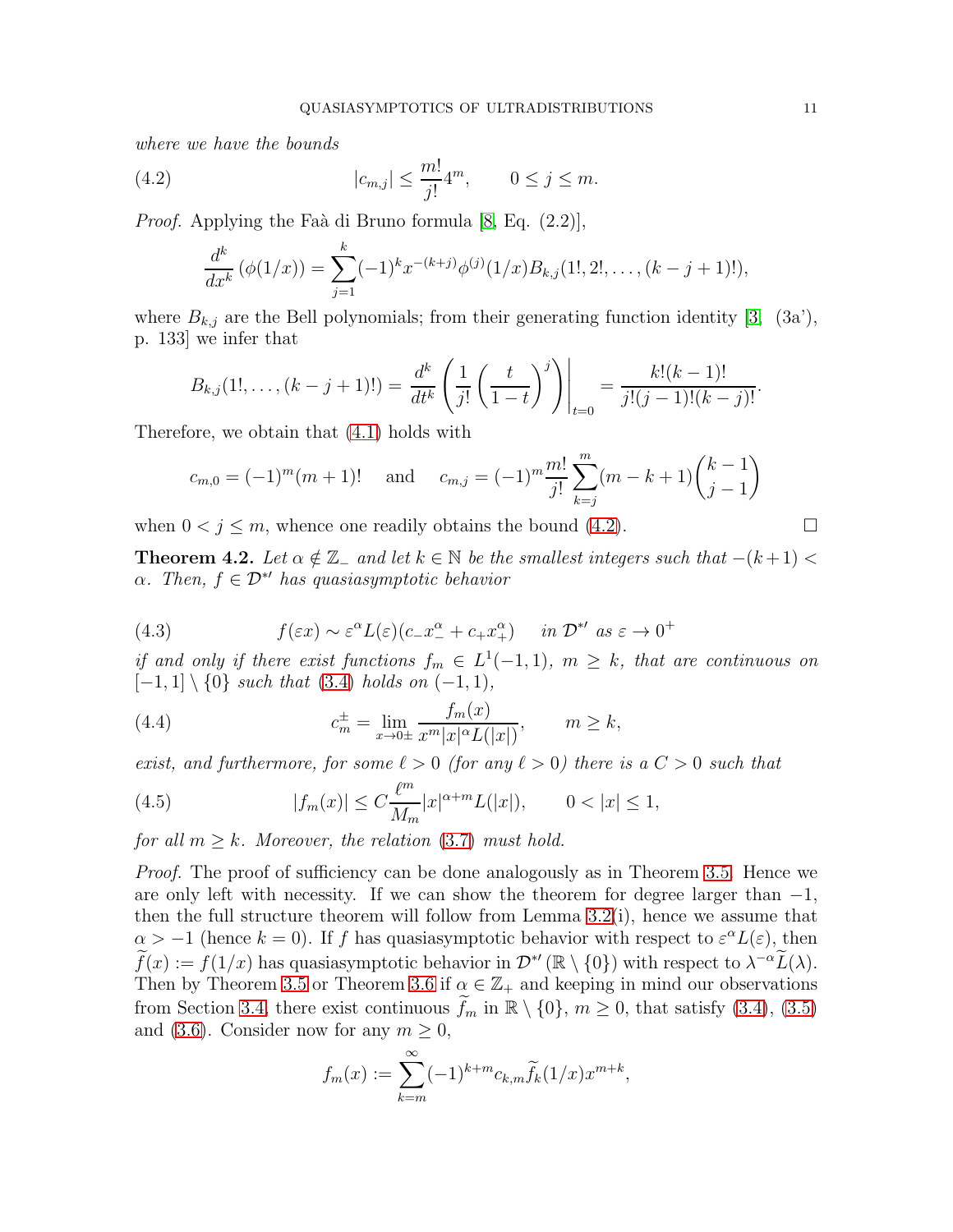where the  $c_{k,m}$  are as in Lemma [4.1.](#page-9-2) By [\(3.6\)](#page-5-2) and [\(4.2\)](#page-10-0) it follows that for some  $\ell > 0$ (for any  $\ell > 0$ ) and any  $0 < |x| \leq 1$ ,

$$
|f_m(x)| = \left| \sum_{k=m}^{\infty} (-1)^{k+m} c_{k,m} \widetilde{f}_k(1/x) x^{m+k} \right| \leq \sum_{k=m}^{\infty} \frac{k!}{m!} 4^k \cdot C \frac{(2\ell)^k}{M_k} |x|^{\alpha-k} L(|x|) |x|^{m+k}
$$
  
=  $C|x|^{\alpha+m} L(|x|) \frac{1}{m!} \sum_{k=m}^{\infty} k! \frac{(8\ell)^k}{M_k} \leq C C_{8\ell} \frac{(8\ell)^m}{M_m} |x|^{\alpha+m} L(|x|),$ 

by [\(3.1\)](#page-2-2) from Lemma [3.1.](#page-2-5) This not only shows existence and continuity in  $[-1,1]\setminus\{0\}$ , but also shows that the  $f_m$  satisfy [\(4.5\)](#page-10-1). By [\(3.5\)](#page-5-4) and dominated convergence, it also follows that for these functions the limits [\(4.4\)](#page-10-2) exist. Now take any  $\phi \in \mathcal{D}^* (\mathbb{R} \setminus \{0\})$ with supp  $\phi \subseteq (-1,1)$  and set  $\psi(x) := \phi(1/x)x^{-2}$ . Then,

$$
\langle f(x), \phi(x) \rangle = \langle \widetilde{f}(x), \psi(x) \rangle = \sum_{k=0}^{\infty} \langle \widetilde{f}_k(x), (-1)^k \psi^{(k)}(x) \rangle.
$$

Since for any  $k \in \mathbb{N}$ , by Lemma [4.1,](#page-9-2)

$$
\int_{-\infty}^{\infty} \widetilde{f}_k(x) \psi^{(k)}(x) dx = \sum_{m=0}^{k} c_{k,m} \int_{-\infty}^{\infty} \widetilde{f}_k(1/x) \phi^{(m)}(x) x^{m+k} dx,
$$

it follows by switching the order of summation that  $f = \sum_{m=0}^{\infty} f_m^{(m)}$ , in  $\mathcal{D}^{*\prime}((-1,1) \setminus \mathcal{D}^{*\prime})$ {0}). Now as  $\alpha > -1$ , the latter sum is an element of  $\overline{\mathcal{D}^{*\prime}}$ , so that there is some  $g \in \mathcal{D}^{*\prime}$  with supp  $g \subseteq \{0\}$  for which  $f = \sum_{m=0}^{\infty} f_m^{(m)} + g$ , in  $\mathcal{D}^{*\prime}(-1, 1)$ . Since we have already shown sufficiency, the sum has quasiasymptotics with respect to  $\varepsilon^{\alpha}L(\varepsilon)$ , implying that the same holds for q. If  $q \neq 0$ , we can find an ultradifferentiable operator  $P(D) = \sum_{n \ge n_0} a_n D^n$  of type  $*$  such that  $g = P(D)\delta$  and  $a_{n_0} \ne 0$ . Then, for any  $\phi \in \mathcal{D}^*,$ 

$$
\left\langle \frac{g(\varepsilon x)}{\varepsilon^{\alpha} L(\varepsilon)}, \phi(x) \right\rangle = \sum_{n=n_0}^{\infty} (-1)^n a_n \frac{\varepsilon^{-n-\alpha-1}}{L(\varepsilon)} \phi^{(n)}(0).
$$

But if  $\phi(x) = x^{n_0}$  in a neighborhood of 0, we conclude that

$$
\infty = \lim_{\varepsilon \to 0^+} \frac{1}{\varepsilon^{n_0 + \alpha + 1} L(\varepsilon)} = \frac{(-1)^{n_0}}{a_{n_0} n_0!} \lim_{\varepsilon \to 0^+} \left\langle \frac{g(\varepsilon x)}{\varepsilon^{\alpha} L(\varepsilon)}, \phi(x) \right\rangle,
$$

leading to a contradiction. Therefore, g must be identically 0 and this completes the proof of the theorem.  $\Box$ 

The structure for negative integral degree can be described as follows.

**Theorem 4.3.** Let  $f \in \mathcal{D}^*{}'$  and  $k \in \mathbb{Z}_+$ . Then, f has quasiasymptotic behavior

(4.6) 
$$
f(\varepsilon x) \sim \frac{L(\varepsilon)}{\varepsilon^k} (\gamma \delta^{(k-1)}(x) + \beta x^{-k}) \quad in \ \mathcal{D}^{*'} \ \text{as} \ \varepsilon \to 0^+
$$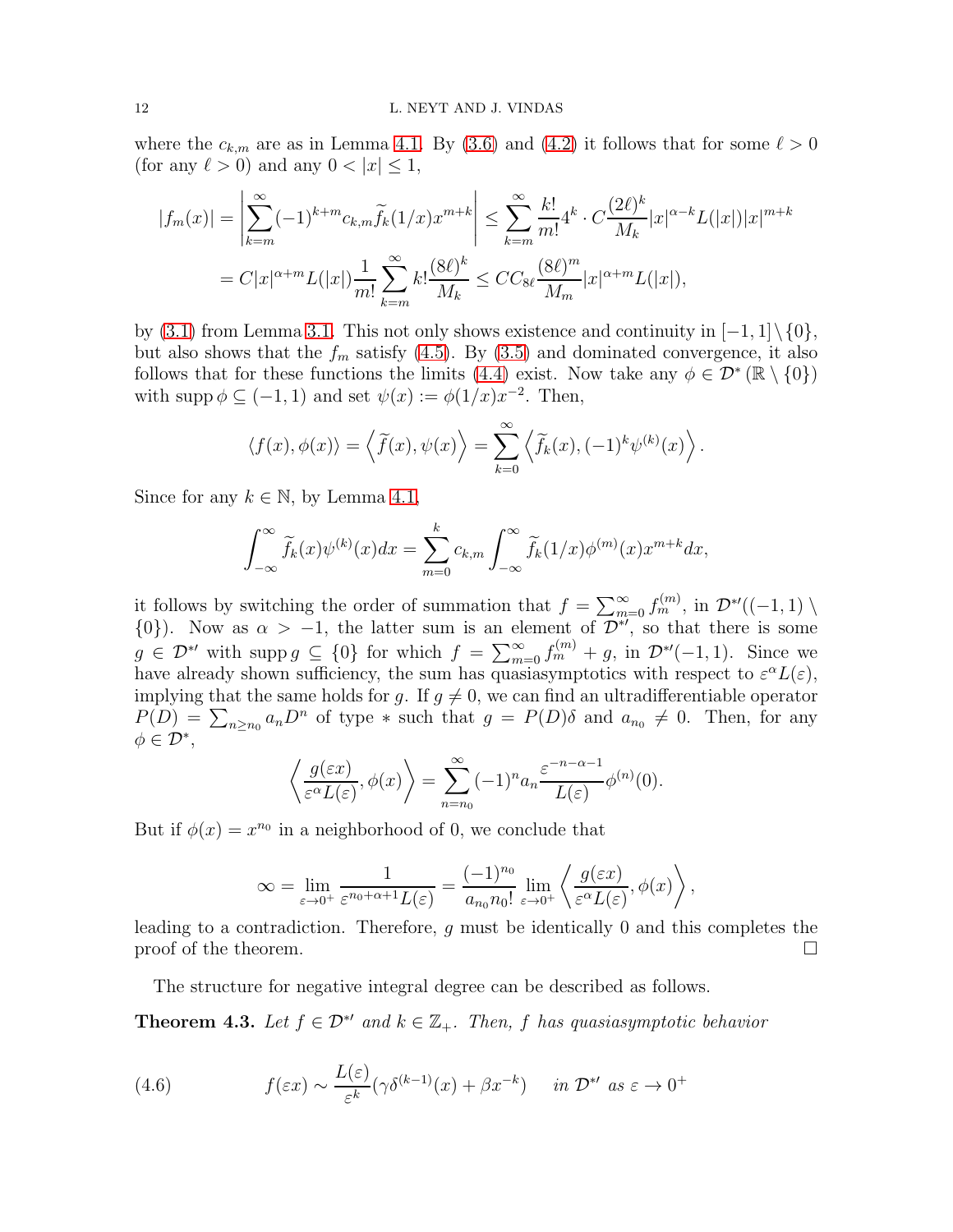if and only if there are continuous functions F and  $f_m$  on  $[-1,1] \setminus \{0\}$ ,  $m \geq k$ , such that

(4.7) 
$$
f = F^{(k)} + \sum_{m=k}^{\infty} f_m^{(m)} \qquad on \ (-1, 1),
$$

the limits

<span id="page-12-0"></span>(4.8) 
$$
c_m^{\pm} = \lim_{x \to 0^{\pm}} \frac{f_m(x)}{x^{m-k} L(|x|)}, \qquad m \ge k,
$$

exist, for some  $\ell > 0$  (for any  $\ell > 0$ ) there exists  $C = C_{\ell} > 0$  such that

(4.9) 
$$
|f_m(x)| \le C \frac{\ell^m}{M_m} |x|^{m-k} L(|x|), \qquad 0 < |x| \le 1,
$$

for all  $m \geq k$ , and for any  $a > 0$  the limit

(4.10) 
$$
\lim_{x \to 0+} \frac{F(ax) - F(-x)}{L(x)} = c_1^* + c_2^* \log a
$$

exists. In this case,

(4.11) 
$$
\gamma = c_1^* + \sum_{m=k}^{\infty} (c_m^+ - c_m^-) \quad \text{and} \quad \beta = (-1)^{k-1} (k-1)! c_2^*.
$$

*Proof.* For the sufficiency, applying Theorem [4.2](#page-10-3) to the series  $\sum_{m=k}^{\infty} f_m^{(m-1)}$ , one deduces  $f(\varepsilon x) - F^{(k)}(\varepsilon x) \sim (\gamma - c_1^*) \delta^{(k-1)}(\varepsilon x)$  in  $\mathcal{D}^{*\prime}$  as  $\varepsilon \to 0^+$ . In view of [\[19,](#page-16-7) Theorem 5.3] (see also [\[13,](#page-16-1) Theorem 2.33, p. 149]), we have  $F^{(k)}(\varepsilon x) \sim L(\varepsilon)(c_1^* \delta^{(k-1)}(\varepsilon x) + \beta(\varepsilon x)^{-k})$ in  $\mathcal{D}'$  as  $\varepsilon \to 0^+$ , which yields the result.

For the necessity, we may assume that  $k = 1$ . We now apply Theorem [4.2](#page-10-3) to  $xf(x)$ . Using the same reasoning as in the proof of Theorem [3.6,](#page-6-0) one can write  $f(x) =$  $f_0+\sum_{m=1}^{\infty}f_m^{(m)}$  on  $(-1,1)\setminus\{0\}$ , with continuous functions  $f_0, f_1, \ldots$  on  $[-1,1]\setminus\{0\}$  such that the limits [\(4.8\)](#page-12-0) exist including the case  $m = 0$ . Applying again Theorem [4.2](#page-10-3) to the series  $\sum_{m=1}^{\infty} f_m^{(m-1)}$ , we deduce that  $f_0$  has an extension  $g_0$  to R with quasiasymptotic behavior of order  $-1$  with respect to  $L(\varepsilon)$ . Let F be a first order primitive of  $g_0$ . Due to the fact that  $F' = f_0$  off the origin and the quasiasymptotic behavior of F', it is clear that  $F$  is integrable at the origin and that it must have the form

$$
F(x) = -H(x) \left( \int_x^1 f_0(t) dt + C_+ \right) + H(-x) \left( \int_{-1}^x f_0(t) dt + C_- \right).
$$

Similarly as in the proof of Theorem [3.6,](#page-6-0) we conclude that

$$
c_1^* = \lim_{x \to 0^+} \frac{F(x) - F(-x)}{L(x)}
$$

must exist by comparing with the quasiasymptotics of  $g_0$ . Hence, for each  $a > 0$ 

$$
\lim_{x \to 0+} \frac{F(ax) - F(-x)}{L(x)} = c_1^* + \lim_{x \to 0+} \frac{1}{L(x)} \int_x^{ax} f_0(t) dt = c_1^* + c_0^+ \log a.
$$

□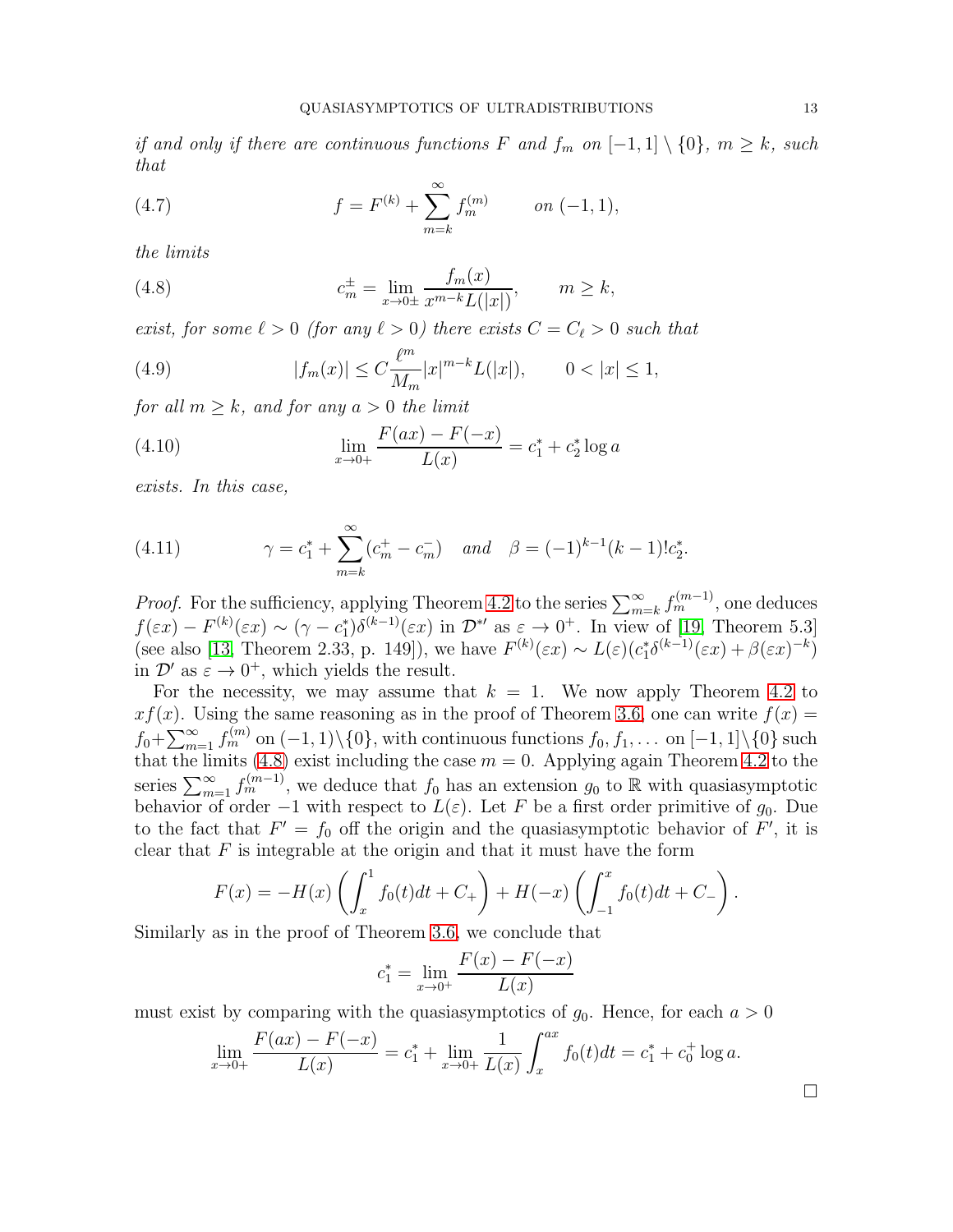Our method also yields:

**Theorem 4.4.** Suppose that  $f_0 \in \mathcal{D}^{*'}(0,\infty)$  has quasiasymptotic behavior

 $f_0(\varepsilon x) \sim c\varepsilon^{\alpha} L(\varepsilon) x^{\alpha}$  in  $\mathcal{D}^{*'}(0,\infty)$  as  $\varepsilon \to 0^+.$ 

Then  $f_0$  admits extensions to R. Let  $f \in \mathcal{D}^{*'}$  be any of such extensions with support in  $[0, \infty)$ . Then:

(I) If  $\alpha \notin \mathbb{Z}_-$ , then there is  $g \in \mathcal{D}^{*\prime}$  with supp  $g \subseteq \{0\}$  such that

$$
f(\varepsilon x) - g(\varepsilon x) \sim c\varepsilon^{\alpha} L(\varepsilon) x_+^{\alpha}
$$
 in  $\mathcal{D}^{*\prime}$  as  $\varepsilon \to 0^+$ .

(II) If  $\alpha = -k \in \mathbb{Z}$ , then there are a function b satisfying [\(3.16\)](#page-8-3) as  $x \to 0^+$  for each  $a > 0$  and an ultradistribution  $g \in \mathcal{D}^*$  with supp  $g \subseteq \{0\}$  such that

$$
f(\varepsilon x) = c \frac{L(\varepsilon)}{\varepsilon^k} \operatorname{Pf}\left(\frac{H(x)}{x^k}\right) + \frac{b(\varepsilon)}{\varepsilon^k} \delta^{(k-1)}(x) + g(\varepsilon x) + o\left(\frac{L(\varepsilon)}{\varepsilon^k}\right) \quad \text{in } \mathcal{D}^{*'} \text{ as } \varepsilon \to 0^+.
$$

# 5. QUASIASYMPTOTIC BEHAVIOR IN  $\mathcal{Z}'^*$

<span id="page-13-0"></span>As an application of our structural theorems, we now discuss some other extension results for quasiasymptotics of ultradistributions. For distributions, the connection between tempered distributions and the quasiasymptotic behavior has been extensively studied [\[13,](#page-16-1) [14,](#page-16-3) [17,](#page-16-6) [19,](#page-16-7) [22\]](#page-16-14). The following properties are well known:

- 1. If  $f \in \mathcal{D}'$  has quasiasymptotic behavior at infinity, then  $f \in \mathcal{S}'$  and it has the same quasiasymptotic behavior in  $\mathcal{S}'$ .
- 2. If  $f \in \mathcal{S}'$  has quasiasymptotic behavior at the origin in  $\mathcal{D}'$ , then it has the same quasiasymptotic behavior in  $\mathcal{S}'$ .

Our goal is to obtain ultradistributional analogs of these results. For this, we introduce new ultradistibution spaces  $\mathcal{Z}'^*$ , somewhat reminiscent of the Gelfand-Shilov type spaces  $[2]$  and at the same time generalizing  $S'$ . They are defined as follows. For any  $n \in \mathbb{N}$  and  $h > 0$ ,  $\mathcal{Z}_n^{M_p,h}$  denotes the Banach space of all  $\varphi \in C^{\infty}$  for which the norm

$$
\|\varphi\|_{M_p, n, h} := \sup_{x \in \mathbb{R}, m \in \mathbb{N}} \frac{(1 + |x|)^{n+m} |\varphi^{(m)}(x)|}{h^m M_m}
$$

is finite. Then we consider the following locally convex spaces

$$
\mathcal{Z}_n^{(M_p)} = \varprojlim_{h \to 0^+}\mathcal{Z}_n^{M_p,h}, \qquad \mathcal{Z}_n^{\{M_p\}} = \varinjlim_{h \to \infty}\mathcal{Z}_n^{M_p,h},
$$

corresponding to the Beurling and Roumieu case, where we use  $\mathcal{Z}_n^*$  as a common notation for these two cases, and finally we define

$$
\mathcal{Z}^*=\varprojlim_{n\in\mathbb{N}}\mathcal{Z}_n^*.
$$

The aim of this section is to show that quasiasymptotic behavior in  $\mathcal{D}^{\prime*}$  naturally extends to quasiasymptotic behavior in  $\mathcal{Z}'^*$ . Let us first consider the case at infinity.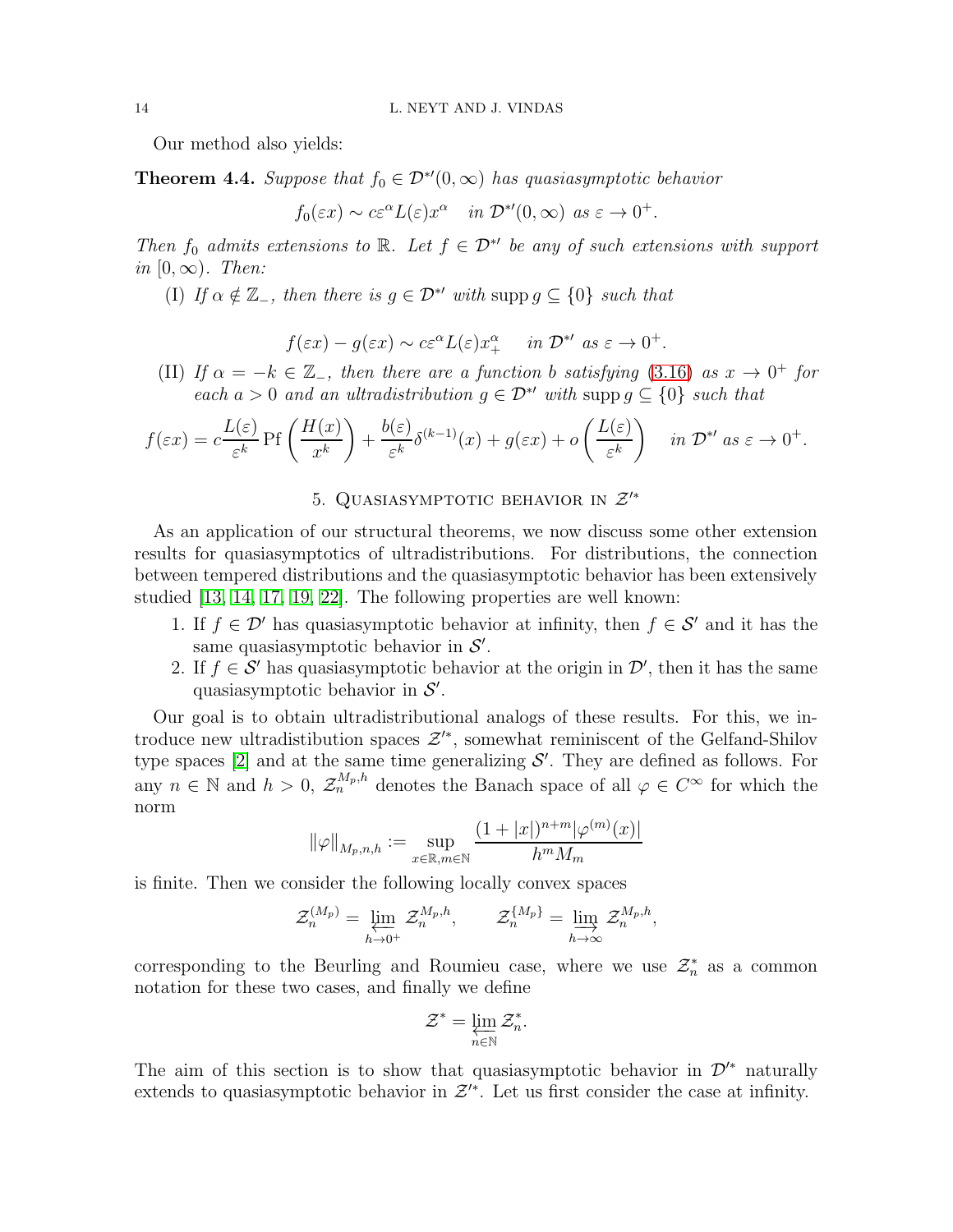**Theorem 5.1.** If  $f \in \mathcal{D}^*$  has quasiasymptotic behavior with respect to  $\lambda^{\alpha} L(\lambda)$ , with L slowly varying at infinity and  $\alpha \in \mathbb{R}$ , then  $f \in \mathcal{Z}^*$  and it has the same quasiasymptotic behavior in  $\mathcal{Z}'^*$ .

*Proof.* Let  $k \in \mathbb{N}$  be the smallest natural number such that  $-(k+1) \leq \alpha$ . Then by either Theorem [3.5](#page-4-0) or Theorem [3.6](#page-6-0) we find some  $\ell > 0$  (for any  $\ell > 0$ ) and a  $C = C_{\ell} > 0$  such that [\(3.4\)](#page-5-3) and [\(3.6\)](#page-5-2) hold. Wet set  $n = [\alpha + 1]$ . Employing Potter's estimate [\(3.8\)](#page-5-5) (with  $\gamma = \lambda = 1$ ), we find that for any  $\varphi \in \mathcal{Z}^*$  and any  $m \geq k$  we have

$$
\left|\int_{-\infty}^{\infty} f_m(x)\varphi^{(m)}(x)dx\right| \leq C\frac{\ell^m}{M_m}\int_{\mathbb{R}}(1+|x|)^{m+n}|\varphi^{(m)}(x)|dx \leq C'\|\varphi\|_{M_p,n+2,h}(h\ell^m),
$$

and as  $h\ell$  may be chosen freely, it follows that this is absolutely summable over  $m \geq k$ . Consequently,  $f = \sum_{m=k}^{\infty} f_m^{(m)} \in \mathcal{Z}'^*$ .

For the quasiasymptotic behavior of f, the case where  $\alpha$  is not a negative integer can be shown in a similar fashion as the sufficiency proof of Theorem [3.5.](#page-4-0) For  $\alpha =$  $-k \in \mathbb{Z}_-$ , it is clear that we only need to treat the case  $k = 1$ , as the general case then automatically follows by differentiating. By Theorem [3.6,](#page-6-0) there exist continuous functions  $f_m$ ,  $m \in \mathbb{N}$ , satisfying [\(3.11\)](#page-6-4), [\(3.12\)](#page-6-5), and [\(3.13\)](#page-6-2) such that  $f = f_0 + \sum_{m=1}^{\infty} f_m^{(m)}$ . The infinite sum in the previous identity clearly has a primitive with quasiasymptotic behavior with respect to  $L(\lambda)$ , so that its quasiasymptotic behavior may be extended to the whole of  $\mathcal{Z}'^*$ , and in turn its derivative  $\sum_{m=1}^{\infty} f_m^{(m)}$  has quasiasymptotic behavior with respect to  $\lambda^{-1}L(\lambda)$  in  $\mathcal{Z}^*$ . By [\(3.11\)](#page-6-4) and [\(3.12\)](#page-6-5),  $f_0$  has quasiasymptotic behavior with respect  $\lambda^{-1}L(\lambda)$  in  $\mathcal{D}'$ , hence, by [\[17,](#page-16-6) Remark 3.1] (see also [\[13,](#page-16-1) Theorem 2.41, p. 158]), it has the same quasiasymptotic behavior in  $\mathcal{S}'$ , hence certainly also in  $\mathcal{Z}'^*$ . Therefore, the same also holds for  $f$ .

Let us now turn our attention to the case at the origin. The next lemma proves that the quasiasymptotic at the origin in  $\mathcal{Z}'^*$  is a local property.

<span id="page-14-0"></span>**Lemma 5.2.** Let L be a slowly varying function at the origin and  $\alpha \in \mathbb{R}$ . Suppose  $f_1, f_2 \in \mathcal{Z}'^*$  are such that for some  $a > 0$ ,  $f_1$  and  $f_2$  coincide on  $\mathbb{R} \setminus [-a, a]$ . Suppose that  $f_1(\varepsilon x) \sim \varepsilon^{\alpha} L(\varepsilon) g(x)$  in  $\mathcal{Z}^{\prime*}$  as  $\varepsilon \to 0^+$ , then, also  $f_2(\varepsilon x) \sim \varepsilon^{\alpha} L(\varepsilon) g(x)$  in  $\mathcal{Z}^{\prime*}$ .

Proof. We only show the Beurling case; the Roumieu case can be shown analogously by employing a projective description for  $\mathcal{Z}^{\{M_p\}}$  obtained similarly as in [\[2\]](#page-15-6). It suffices to show that if  $f \in \mathcal{Z}^{(M_p)}$  vanishes near the origin, then  $f(\varepsilon x) \sim \varepsilon^N \cdot 0$  for all  $N \in \mathbb{N}$ . Let f be as described, then there exist  $0 < R < 1$ ,  $n \in \mathbb{N}$ ,  $\ell, C > 0$  such that

$$
|\langle f(\varepsilon x), \phi(x) \rangle| \le C \sup_{|x| \ge R, m \in \mathbb{N}} \frac{|x|^{n+m} |\phi^{(m)}(x)|}{\ell^m M_m}, \quad \phi \in \mathcal{Z}^{(M_p)}
$$

.

Taking  $\phi(x) = \varepsilon^{-1} \varphi(x/\varepsilon)$  with  $\varphi \in \mathcal{Z}^{(M_p)}$  and arbitrary  $0 < \varepsilon < 1$  we have for  $N \ge n$ 

$$
\varepsilon^{-N} |\langle f(\varepsilon x), \varphi \rangle| \le C \sup_{|x| \ge R, m \in \mathbb{N}} \frac{|x|^{n+m} |\varphi^{(m)}(x/\varepsilon)|}{\varepsilon^{N+m+1} \ell^m M_m}
$$
  

$$
\le C R^{-N+n-1} \sup_{|x| \ge R/\varepsilon, m \in \mathbb{N}} \frac{|x|^{N+m+1} |\varphi^{(m)}(x)|}{\ell^m M_m} \to 0,
$$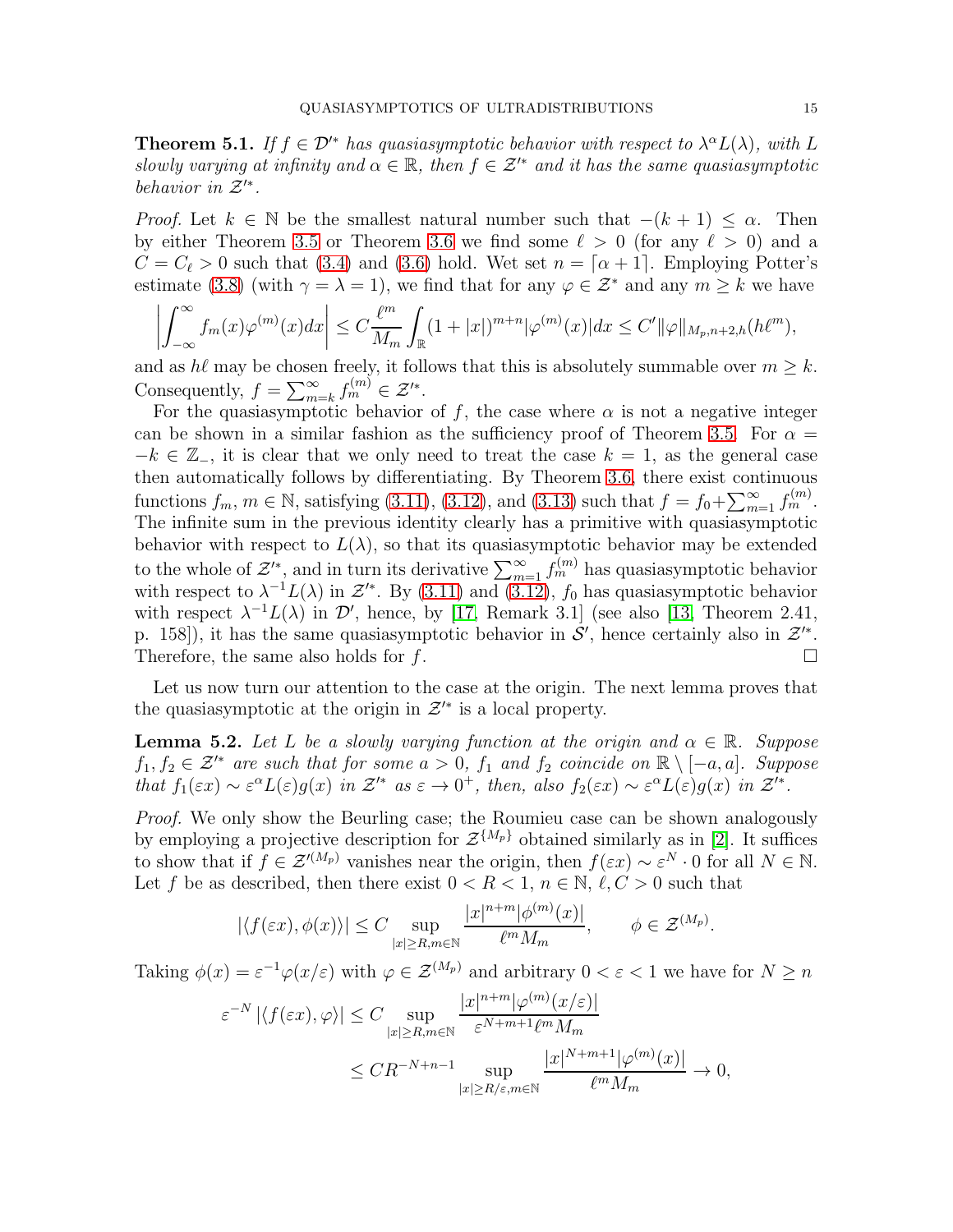as  $\varepsilon \to 0^+$ .

**Theorem 5.3.** Suppose  $f \in \mathcal{Z}^*$  has quasiasymptotic behavior in  $\mathcal{D}^*$  with respect to  $\varepsilon^{\alpha}L(\varepsilon)$ , with L slowly varying at the origin and  $\alpha \in \mathbb{R}$ , then f has the same quasiasymptotic behavior in  $\mathcal{Z}'^*$ .

*Proof.* By Lemma [5.2](#page-14-0) we may assume that supp  $f \subset [-1, 1]$ . Suppose first that  $\alpha \notin \mathbb{Z}_$ and let  $k \in \mathbb{N}$  be the smallest integer such that  $-(k+1) < \alpha$ . From Theorem [4.2](#page-10-3) we find continuous functions  $f_m$  on  $[-1, 1] \setminus \{0\}$ , satisfying [\(3.4\)](#page-5-3), [\(4.4\)](#page-10-2) and [\(4.5\)](#page-10-1). Take any  $\psi \in \mathcal{Z}'^*$  and decompose it as  $\psi = \psi_- + \psi_c + \psi_+$  where supp  $\psi_- \subseteq (-\infty, -1], \psi_c$ has compact support and supp  $\psi_+ \subseteq [1,\infty)$ . Then by the hypothesis

$$
\lim_{\varepsilon \to 0+} \left\langle \frac{f(\varepsilon x)}{\varepsilon^{\alpha} L(\varepsilon)}, \psi_c(x) \right\rangle = c_+ \left\langle x_+^{\alpha}, \psi_c(x) \right\rangle + c_- \left\langle x_-^{\alpha}, \psi_c(x) \right\rangle.
$$

It suffices to show that the same limit holds for  $\psi_{\pm}$  placed instead of  $\psi_c$ . As the two cases are symmetrical, we only look at  $\psi_+$ . It follows from [\(3.8\)](#page-5-5), [\(4.5\)](#page-10-1) and the Lebesgue dominated convergence theorem that for any  $m \geq k$ ,

$$
\lim_{\varepsilon \to 0+} \left\langle \frac{f_m^{(m)}(\varepsilon x)}{\varepsilon^{\alpha} L(\varepsilon)}, \psi_+(x) \right\rangle = \lim_{\varepsilon \to 0+} \int_1^{1/\varepsilon} \frac{L(\varepsilon x)}{L(\varepsilon)} \left( \frac{f_m(\varepsilon x)}{(\varepsilon x)^{\alpha+m} L(\varepsilon x)} \right) x^{\alpha+m} \psi_+^{(m)}(x) dx
$$

$$
= c_m^+ \int_0^\infty x^\alpha \psi_+(x) dx.
$$

Then another application of dominated convergence shows that

$$
\lim_{\varepsilon \to 0+} \left\langle \frac{f(\varepsilon x)}{\varepsilon^{\alpha} L(\varepsilon)}, \psi_+(x) \right\rangle = c_+ \left\langle x_+^{\alpha}, \psi_+(x) \right\rangle.
$$

This shows the case for  $\alpha \notin \mathbb{Z}_-$ . The case of negative integral degree can then be done as in the proof of [\[19,](#page-16-7) Theorem 6.1].

Acknowledgement. We thank Andreas Debrouwere for his useful comments that led to improvements in the results of Section [5.](#page-13-0)

### **REFERENCES**

- <span id="page-15-2"></span>[1] N. BINGHAM, C. GOLDIE, AND J. TEUGELS, Regular variation, Cambridge University Press, Cambridge, 1989.
- <span id="page-15-6"></span>[2] R. CARMICHAEL, A. KAMIŃSKI, AND S. PILIPOVIĆ, Boundary values and convolution in ultradistribution spaces, World Scientific Publishing Co. Pte. Ltd., Hackensack, NJ, 2007.
- <span id="page-15-4"></span>[3] L. COMTET, Advanced combinatorics. The art of finite and infinite expansions, D. Reidel Publishing Co., Dordrecht, 1974.
- <span id="page-15-5"></span>[4] A. DEBROUWERE AND J.VINDAS, Solution to the first Cousin problem for vector-valued quasianalytic functions, Ann. Mat. Pura Appl., 196 (2017), 1983–2003.
- <span id="page-15-1"></span>[5] YU. N. DROZHZHINOV, *Multidimensional Tauberian theorems for generalized functions*, Russian Math. Surveys, 71 (2016), 1081–1134.
- <span id="page-15-0"></span>[6] R. Estrada and R. Kanwal, A distributional approach to asymptotics. Theory and applications, Birkhäuser Boston, Boston, MA, 2002.
- <span id="page-15-3"></span>[7] L. HÖRMANDER, The analysis of linear partial differential operators. I. Distribution theory and Fourier analysis, Springer-Verlag, Berlin,1990.

<sup>+</sup>.